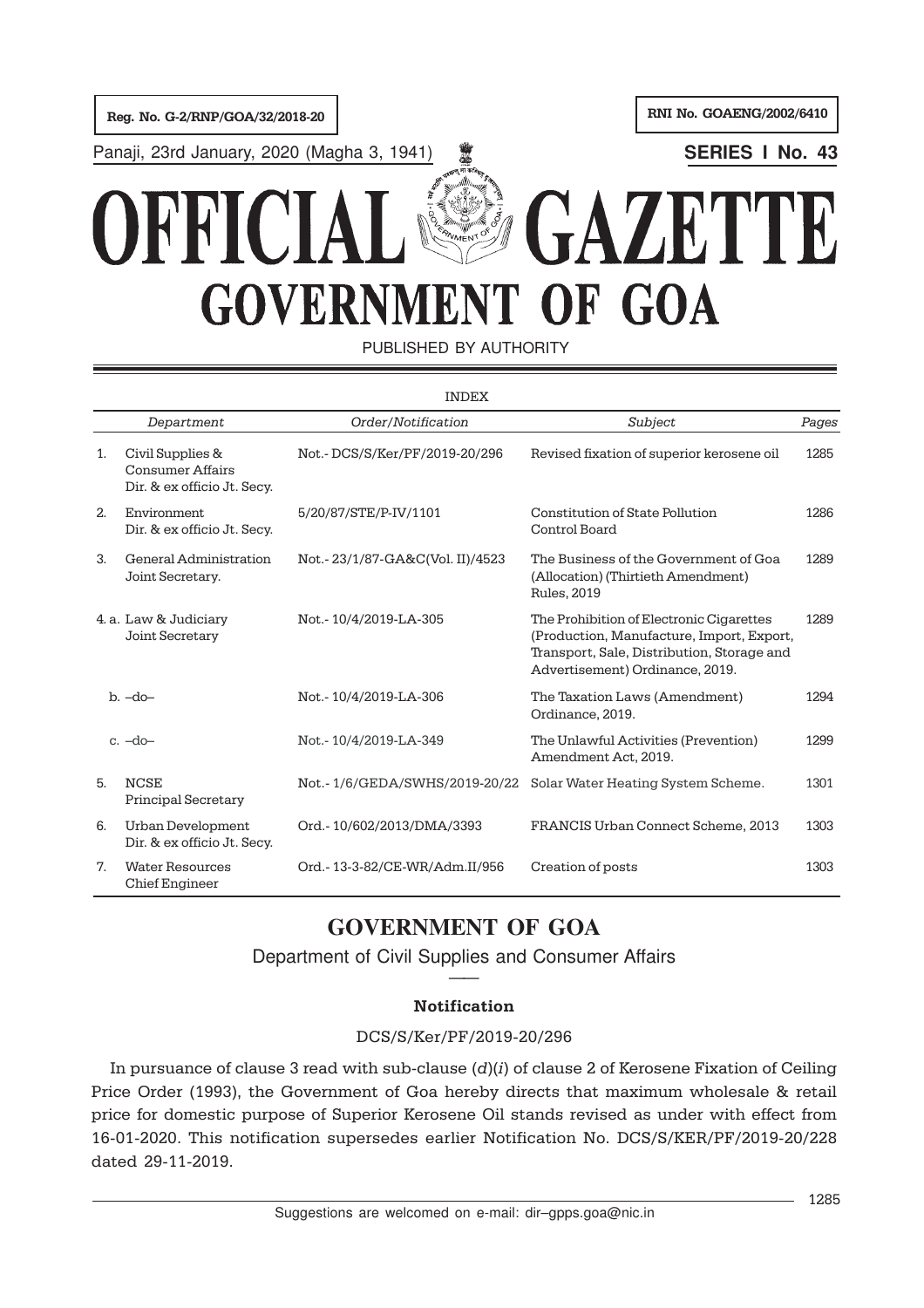#### SERIES I No. 43 23RD JANUARY, 2020

| Sr.<br>No.     | Taluka      | <b>Wholesale Price</b><br>per kilo litre<br>including GST<br>& Green Cess | <b>Wholesale Price</b><br>per kilo litre<br>including GST<br>& Green Cess | <b>Retail Price</b><br>per litre<br>including GST<br>& Green Cess | <b>Retail Price</b><br>per litre<br>including GST<br>& Green Cess |
|----------------|-------------|---------------------------------------------------------------------------|---------------------------------------------------------------------------|-------------------------------------------------------------------|-------------------------------------------------------------------|
|                |             | Existing                                                                  | Revised                                                                   | Existing                                                          | Revised                                                           |
| $\mathbf{1}$   | 2           | 3                                                                         | 4                                                                         | 5                                                                 | 6                                                                 |
| $\mathbf{1}$ . | Tiswadi     | Rs. 35338.02                                                              | Rs. 36398.55                                                              | Rs. 39.00                                                         | Rs. 40.00                                                         |
|                | Chorao      | Rs. 35369.52                                                              | Rs. 36430.05                                                              | Rs. 39.00                                                         | Rs. 40.00                                                         |
|                | Diwar       | Rs. 35369.52                                                              | Rs. 36430.05                                                              | Rs. 39.00                                                         | Rs. 40.00                                                         |
| 2.             | Salcete     | Rs. 34764.30                                                              | Rs. 35824.83                                                              | Rs. 38.50                                                         | Rs. 39.50                                                         |
| 3.             | Bardez      | Rs. 35546.17                                                              | Rs. 36606.70                                                              | Rs. 39.25                                                         | Rs. 40.25                                                         |
|                | Corjuvem    | Rs. 35546.17                                                              | Rs. 36606.70                                                              | Rs. 39.25                                                         | Rs. 40.25                                                         |
| 4.             | Mormugao    | Rs. 34576.42                                                              | Rs. 35636.95                                                              | Rs. 38.25                                                         | Rs. 39.25                                                         |
| 5.             | Ponda       | Rs. 34867.96                                                              | Rs. 35928.48                                                              | Rs. 38.50                                                         | Rs. 39.50                                                         |
| 6.             | Quepem      | Rs. 35017.12                                                              | Rs. 36077.64                                                              | Rs. 38.75                                                         | Rs. 39.75                                                         |
| 7.             | Bicholim    | Rs. 35563.52                                                              | Rs. 36624.04                                                              | Rs. 39.25                                                         | Rs. 40.25                                                         |
| 8.             | Pernem      | Rs. 35953.80                                                              | Rs. 37014.33                                                              | Rs. 39.50                                                         | Rs. 40.50                                                         |
| 9.             | Canacona    | Rs. 35416.08                                                              | Rs. 36476.60                                                              | Rs. 39.00                                                         | Rs. 40.00                                                         |
| 10.            | Sanguem     | Rs. 35207.92                                                              | Rs. 36268.45                                                              | Rs. 39.00                                                         | Rs. 40.00                                                         |
| 11.            | Satari      | Rs. 35416.08                                                              | Rs. 36476.60                                                              | Rs. 39.00                                                         | Rs. 40.00                                                         |
| 12.            | Dharbandora | Rs. 35207.92                                                              | Rs. 36268.45                                                              | Rs. 39.00                                                         | Rs. 40.00                                                         |
|                |             |                                                                           |                                                                           |                                                                   |                                                                   |

By order and in the name of the Governor of Goa.

Sagun R. Velip, Director & ex officio Joint Secretary (Civil Supplies & Consumer Affairs).

Panaji, 17th January, 2020.

#### ———ttt———

Department of Environment

5/20/87/STE/P-IV/1101

# Guidelines for constitution of State Pollution Control Board in terms of section 4 (1) and (2) of the Water (Prevention and Control of Pollution) Act, 1974.

The Chairman, Member Secretary and such other representatives are required to be nominated by the State Government which will function independently and without any interference from the State Legislature. Time and again such Constitution of the Boards has come under the test of scrutiny of the various Courts of record and finally in order to streamline the creation of the Board the Hon'ble Supreme Court of India in Civil Appeal No. 1359/2017 vide order dated 22-09-2017 had directed all of the States to formulate guidelines for appointment of Chairman, Member Secretary and other Members.

For the purpose of better understanding the following are the set of criteria for the Constitution of the Board.

Section 4 (2) of the Water Act, 1974 reads as

"A State Board shall consist of the following members, namely:—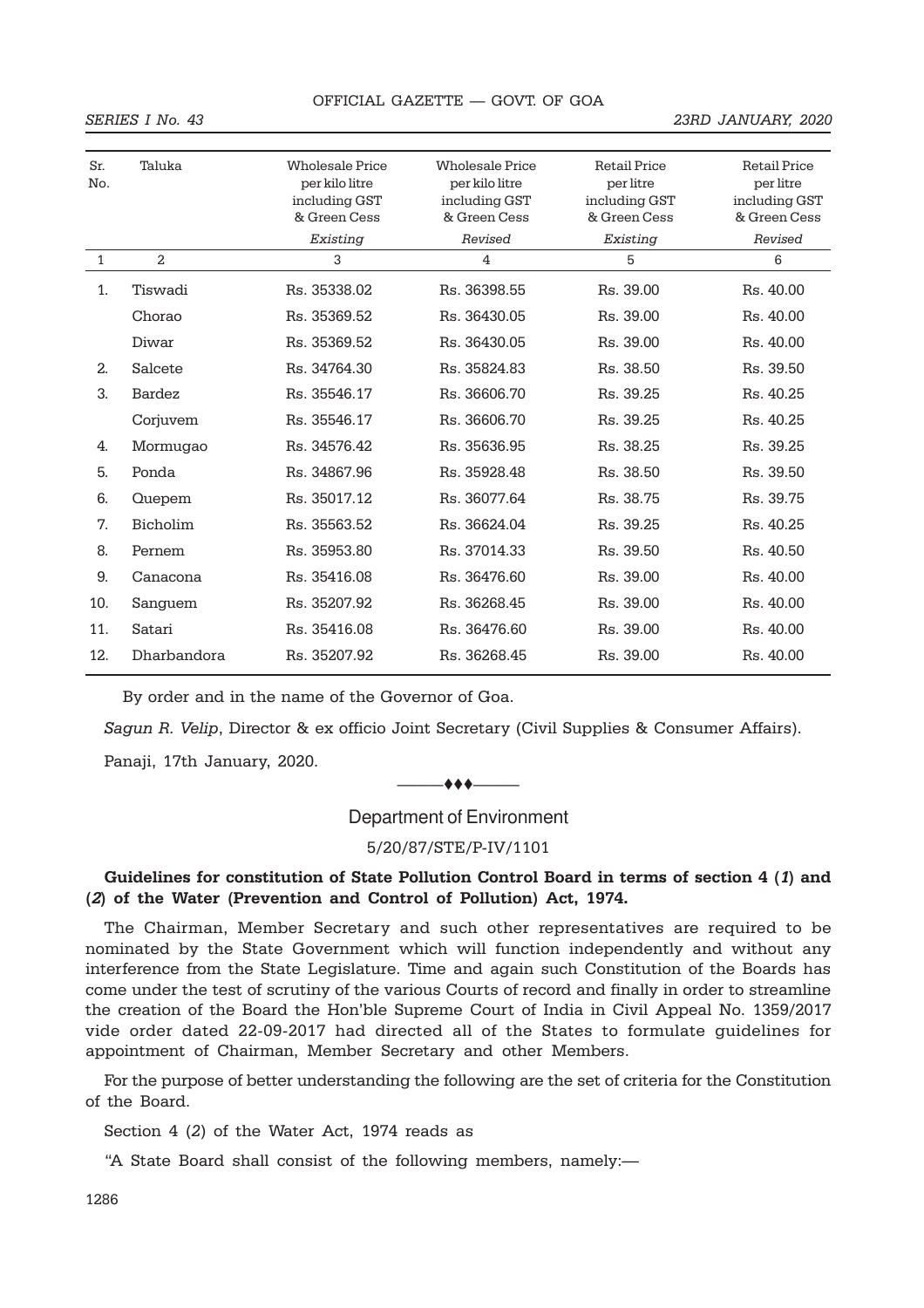(a) Chairman, being a person having special knowledge or practical experience in respect of <sup>2</sup> (matters relating to environmental protection) or a person having knowledge and experience in administering institutions dealing with the matters aforesaid, to be nominated by the State Government:

 $\rm{^{3}\!(Provided}$  that the chairman may be either whole-time or part-time as the State Government may think fit)

(b)<sup>4</sup>(Such number of officials, not exceeding five,) to be nominated by the State Government to represent that Government

(c) <sup>5</sup> (Such number of persons, not exceeding five) to be nominated by the State Government from amongst the members of the local authorities functioning within the State:

(d) <sup>6</sup>(Such number of non-officials, not exceeding three) to be nominated by the State Government to represent the interest of agriculture, fishery or industry or trade or any other interest which, in the opinion of the State Government, ought to be represented:

(e) two persons to represent the companies or corporation owned, controlled or managed by the State Government, to be nominated by the Government:

7 (f) a full-time member-secretary, possessing qualifications, knowledge and experience of scientific, engineering or management aspects of pollution control, to be appointed by the State Government."

The Honble High Court of Bombay at Goa is hearing a PIL WP No. 33 of 2017 filed by Kashinath Shetye which has brought to the fore the need to nominate members from amongst the members of the local authorities functioning within the State who should be in sync with the main aim and object of the Act and its functioning thereof. For this purpose it is proposed that the following guidelines be adhered to whilst nominating the Members from the local authorities.

| Members       | Qualification Experience                                                                                                                                                                                                                                                                                                                                                                                                                                                                                                                                                                       |
|---------------|------------------------------------------------------------------------------------------------------------------------------------------------------------------------------------------------------------------------------------------------------------------------------------------------------------------------------------------------------------------------------------------------------------------------------------------------------------------------------------------------------------------------------------------------------------------------------------------------|
| 1             | 2                                                                                                                                                                                                                                                                                                                                                                                                                                                                                                                                                                                              |
| Chairman<br>A | (a) (i) Master's Degree in science relating to environment or<br>Bachelor's Degree in engineering in a discipline relating<br>to environment from a recognized university or institute;<br>Doctor degree in environmental management and<br>experience from a recognized University or Institution<br>and excellent record of peer reviewed research<br>publications.<br>The age limit for appointment shall be not exceeding<br>fifty six years as on the last date for the receipt of<br>applications. This limit will apply for contract<br>appointment and appointment by deputation also. |
|               | (ii) Special knowledge and ten years practical experience<br>relating to the environment protection including<br>industrial pollution mitigation, water treatment or air<br>pollution control devices and has rendered twenty years<br>of service; and                                                                                                                                                                                                                                                                                                                                         |
|               | Or                                                                                                                                                                                                                                                                                                                                                                                                                                                                                                                                                                                             |
|               | Officer under the State Government/Public Sector<br>(b)<br>Undertaking/University/Autonomous Body/Statutory<br>Body;                                                                                                                                                                                                                                                                                                                                                                                                                                                                           |
|               | (iii) Holding analogous post on regular basis in the parent<br>cadre or department;                                                                                                                                                                                                                                                                                                                                                                                                                                                                                                            |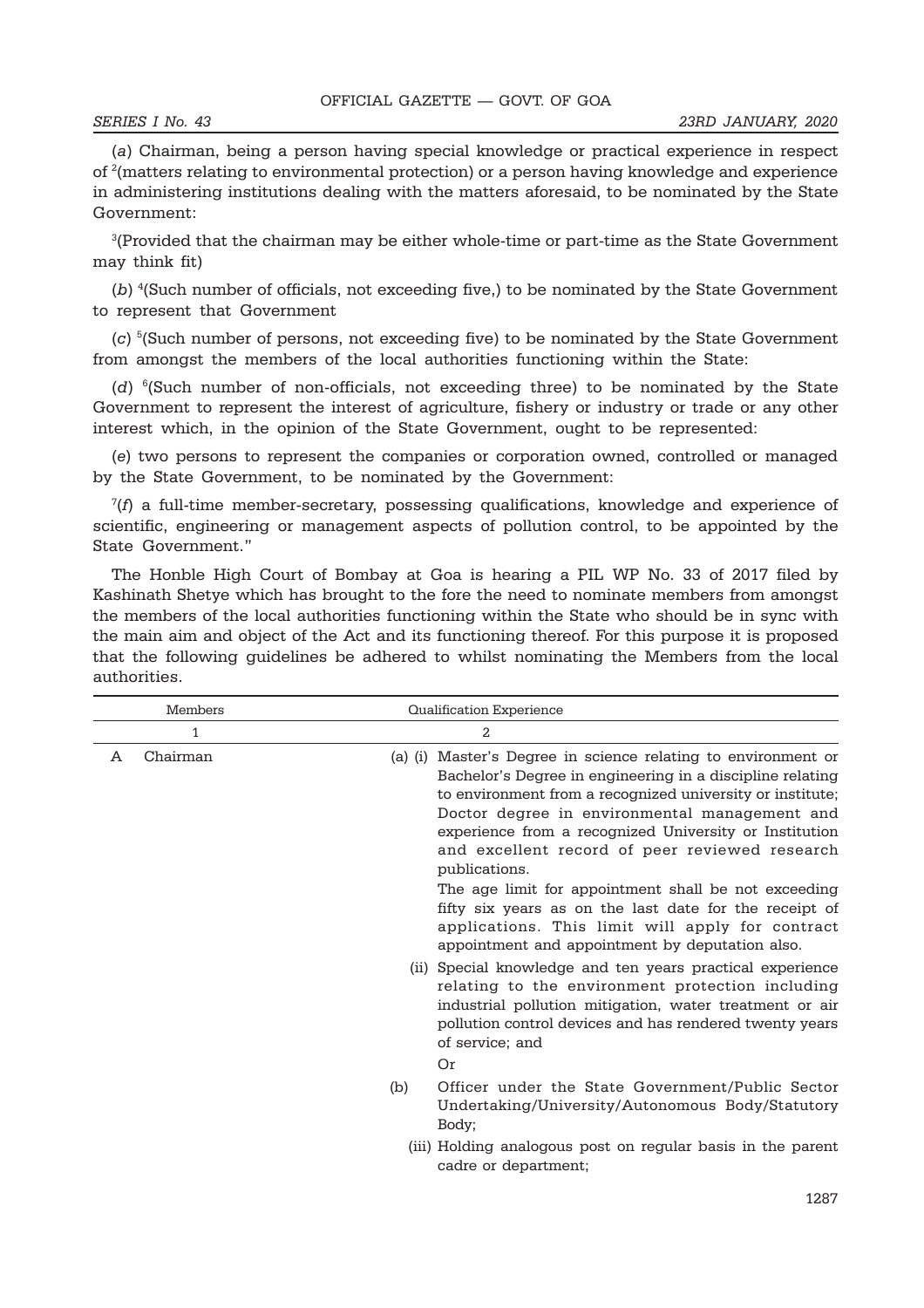|     | 1                                                                                                                                                        |     | 2                                                                                                                                                                                                                                                                                                                                                                                                                                                                        |
|-----|----------------------------------------------------------------------------------------------------------------------------------------------------------|-----|--------------------------------------------------------------------------------------------------------------------------------------------------------------------------------------------------------------------------------------------------------------------------------------------------------------------------------------------------------------------------------------------------------------------------------------------------------------------------|
| F   | <b>Member Secretary</b>                                                                                                                                  |     | (iv) Possessing three years of regular service in the grade<br>rendered after appointment thereto on regular basis in<br>the level-13 of Pay Band matrix or equivalent in the parent<br>cadre or department; and<br>Possessing experience specified in clause (a) above.<br>(a) (i) Master's Degree in science relating to environment or                                                                                                                                |
|     |                                                                                                                                                          |     | Bachelor's Degree in engineering in a discipline relating<br>to environment from a recognized university or institute;<br>The age limit of appointment shall be not exceeding fifty<br>six years as on the last date for the receipt of applications.<br>This limit will apply for contract appointment/and<br>appointment on deputation also.                                                                                                                           |
|     |                                                                                                                                                          |     | (ii) Twelve Years' experience in the Regular Group-'A' posts,<br>not below the rank and pay scale of Level-10 of the pay<br>Matrix in Government Department or Institution or Public<br>Sector Undertaking or University or Government Research<br>Institution or autonomous or Statutory body at the<br>administrative or managerial level with practical<br>experience in matters relating to scientific engineering<br>or management aspects of pollution control: or |
|     |                                                                                                                                                          | (b) | Officers of the State Government/Public Sector<br>Undertaking/University/Autonomous Body/Statutory<br>Body;                                                                                                                                                                                                                                                                                                                                                              |
|     |                                                                                                                                                          |     | (i) Holding analogous post on regular basis in the parent<br>cadre or Department; PhD. in Science relating to<br>environment or Bachelor Degree in Engineering having a<br>subject of Environment from recognized Institute or<br>University or equivalent.                                                                                                                                                                                                              |
|     |                                                                                                                                                          |     | (ii) With two years of regular service in the grade rendered<br>after appointment thereto on regular basis in the Pay<br>Level - 12 of the pay matrix or officer with two years prior<br>experience before joining Government service in the<br>administrative & management level with practical<br>experience in matters relating to scientific, engineering<br>or management aspects of pollution control.<br>Possessing experience specified in clause (a) above.     |
| b   | Government departments.<br>5 members<br>6. Chief Engineer,<br>Water Resources Department<br>7. Chief Inspector of                                        |     | No guidelines are required as Recruitment Rules (RRs)<br>are followed for appointment in these posts.                                                                                                                                                                                                                                                                                                                                                                    |
|     | Factories and Boilers<br>8. Director, Food and Drugs<br>Administration<br>9. Director, Industries<br>Trade and Commerce<br>10. Director, Health Services |     |                                                                                                                                                                                                                                                                                                                                                                                                                                                                          |
| c 5 | Members representing<br>local authorities in the<br>state (Village Panchayat<br>Member/Councillor/Zilla<br>Panchayat Member)                             |     | Members of local authorities having HSSC in Science/<br>Diploma in Engineering/Bachelor of Science or<br>Engineering                                                                                                                                                                                                                                                                                                                                                     |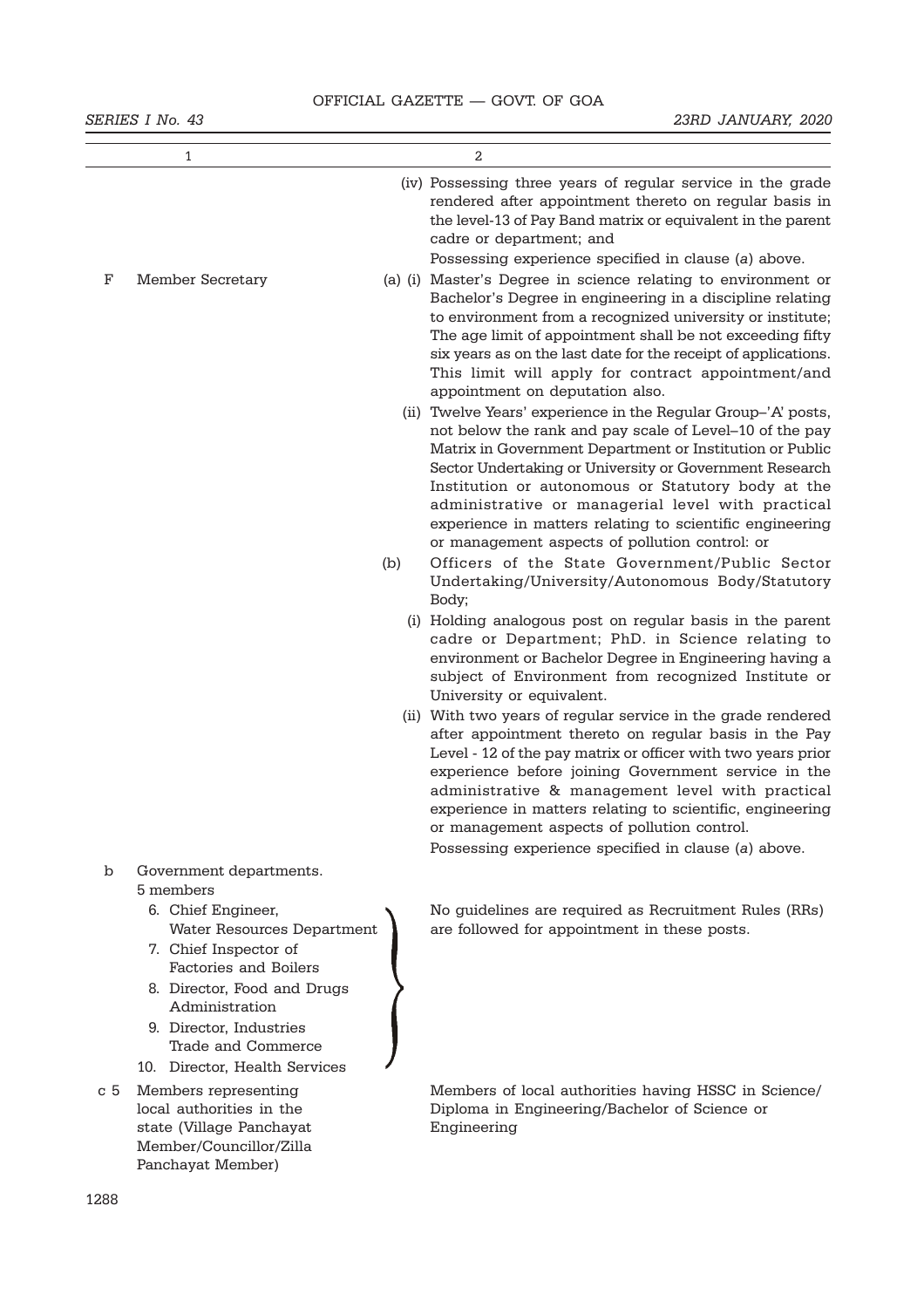|          |                                                                      | 2                                                                           |
|----------|----------------------------------------------------------------------|-----------------------------------------------------------------------------|
| d        | Three members to represent the<br>interests' in agriculture, fishery | 4. Director of ICAR/Directorate of Fisheries/Directorate of<br>Agriculture. |
|          | industry or trade.                                                   | 5. President Tourist & Travel Association of Goa (TTAG)/                    |
|          | <b>Exporters Association.</b>                                        | President Goa State Industries Association/President.                       |
|          |                                                                      | Goa Chamber of Commerce and Industries (GCCI)/                              |
|          |                                                                      | President Confederation Indian Industries (CII).                            |
|          |                                                                      | As suggested by Hon'ble Minister for Environment                            |
|          |                                                                      | 6. President of Goa Mineral Ores Exporters Association                      |
| $\Theta$ | two persons to represent                                             |                                                                             |
|          | companies or corporation                                             |                                                                             |
|          | managed by State Government.                                         |                                                                             |
| 3.       | Managing Director                                                    | No guidelines required as the RRs for their appointment                     |
|          | Sewerage Infrastructure                                              | to the posts is well prescribed.                                            |
|          | Development Corporation Goa Ltd.                                     |                                                                             |
| 4.       | Managing Director                                                    |                                                                             |
|          | Goa Waste Management Corporation                                     |                                                                             |

This issue with approval of the Government vide U. O. No. 175 dated 08-01-2020.

 $-$  + +  $+$ 

By order and in the name of the Governor of Goa.

Johnson B. Fernandes, Director & ex officio Joint Secretary (Env.).

Porvorim, 16th January, 2020.

Department of General Administration ——

#### Notification

#### 23/1/87-GA&C(Vol. II)/4523

In exercise of the powers conferred by Article 166 of the Constitution of India and all other powers enabling him in this behalf, the Governor of Goa, hereby makes the following rules so as to further amend the Business of the Government of Goa (Allocation) Rules, 1987, namely:—

1. Short title and commencement.— (1) These rules may be called the Business of the Government of Goa (Allocation) (Thirtieth Amendment) Rules, 2019.

(2) They shall come into force at once.

2. Amendment of Schedule.— In the Schedule appended to the Business of the Government of Goa (Allocation) Rules, 1987, at serial number 38, for the heading "Department of Science and Technology", the heading "Department of Science and Technology and Waste Management", shall be substituted.

> By order and in the name of the Governor of Goa.

Gouresh S. Kurtikar, Joint Secretary (GA).

Porvorim, 20th January, 2020.

 $\longrightarrow$  to the contract of  $\bullet$ 

Department of Law & Judiciary Legal Affairs Division

### Notification

 $\overline{\phantom{a}}$ 

#### 10/4/2019-LA-305

The Prohibition of Electronic Cigarettes (Production, Manufacture, Import, Export, Transport, Sale, Distribution, Storage and Advertisement) Ordinance, 2019 (Ordinance No. 14 of 2019), which has been promulgated by the President in the Seventieth Year of the Republic of India and published in the Gazette of India, Extraordinary, Part II,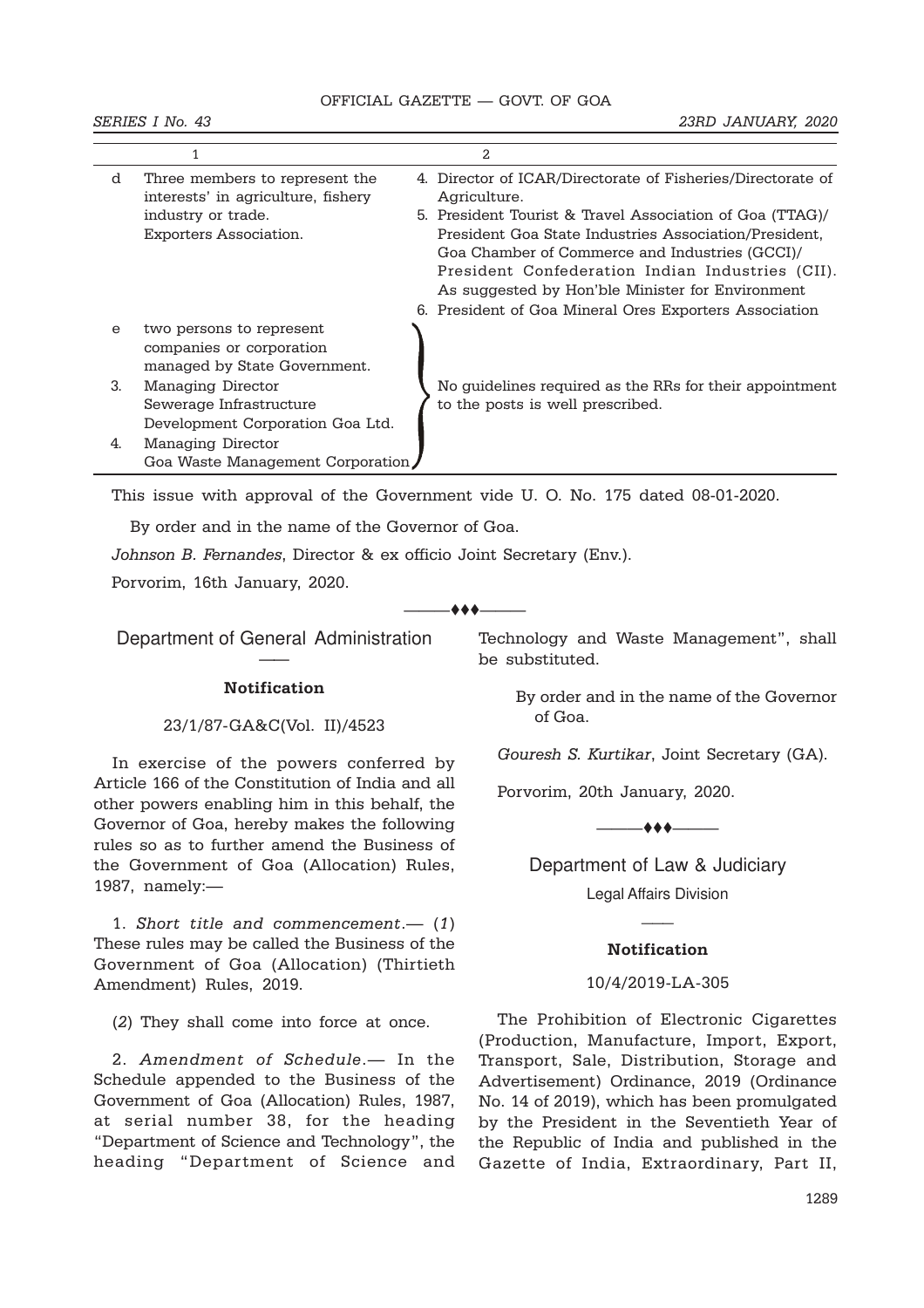Section I, dated 18-09-2019, is hereby published for the general information of the public.

D. S. Raut Dessai, Joint Secretary (Law).

Porvorim, 17th October, 2019.

The Prohibition of Electronic Cigarettes (Production, Manufacture, Import, Export, Transport, Sale, Distribution, Storage and Advertisement) Ordinance, 2019

 $-$ 

### No. 14 of 2019

Promulgated by the President in the Seventieth Year of the Republic of India.

An Ordinance to prohibit the production, manufacture, import, export, transport, sale, distribution, storage and advertisement of electronic cigarettes in the interest of public health to protect the people from harm and for matters connected therewith or incidental thereto;

Whereas India is a signatory to the World Health Organisation Framework Convention on Tobacco Control adopted in Geneva, Switzerland on 21st day of May, 2003 which came into force on the 27th day of February, 2005;

And whereas the Conference of Parties established under article 23 of the said Convention took a decision on the 18th day of October, 2014 to invite the Parties to the Convention to consider prohibiting or regulating the electronic cigarettes or the Electronic Nicotine Delivery Systems and the Electronic non-Nicotine Delivery Systems, including as tobacco products, medicinal products, consumer products or other categories, as appropriate, taking into account a high level of protection for human health;

And whereas the Conference of Parties took a decision to urge the Parties to the Convention to consider banning or restricting advertising, promotion and sponsorship of the said Delivery Systems;

And whereas since these devices are injurious to health and proliferation of these products has negative impact on public health, it is expedient to prohibit the production, manufacture, import, export, transport, sale, distribution, storage and advertisement of electronic cigarettes as enjoined by article 47 of the Constitution of India;

And whereas article 51 of the Constitution of India requires the State to endeavour to foster respect for international law and treaty obligations in the dealings of organised peoples with one another;

And whereas Parliament is not in session and the President is satisfied that circumstances exist which render it necessary for him to take immediate action;

Now, therefore, in exercise of the powers conferred by clause (1) of article 123 of the Constitution, the President is pleased to promulgate the following Ordinance:—

1. Short title and commencement.— (1) This Ordinance may be called the Prohibition of Electronic Cigarettes (Production, Manufacture, Import, Export, Transport, Sale, Distribution, Storage and Advertisement) Ordinance, 2019.

(2) It shall come into force at once.

2. Declaration as to expediency of control by Union.— It is hereby declared that it is expedient in the public interest that the Union should take under its control the electronic cigarettes industry.

3. Definitions.— In this Ordinance, unless the context otherwise requires,—

(a) "advertisement" means any audio or visual publicity, representation or pronouncement made by means of any light, sound, smoke, gas, print, electronic media, internet or website or social media and includes through any notice, circular, label, wrapper, invoice or other document or device;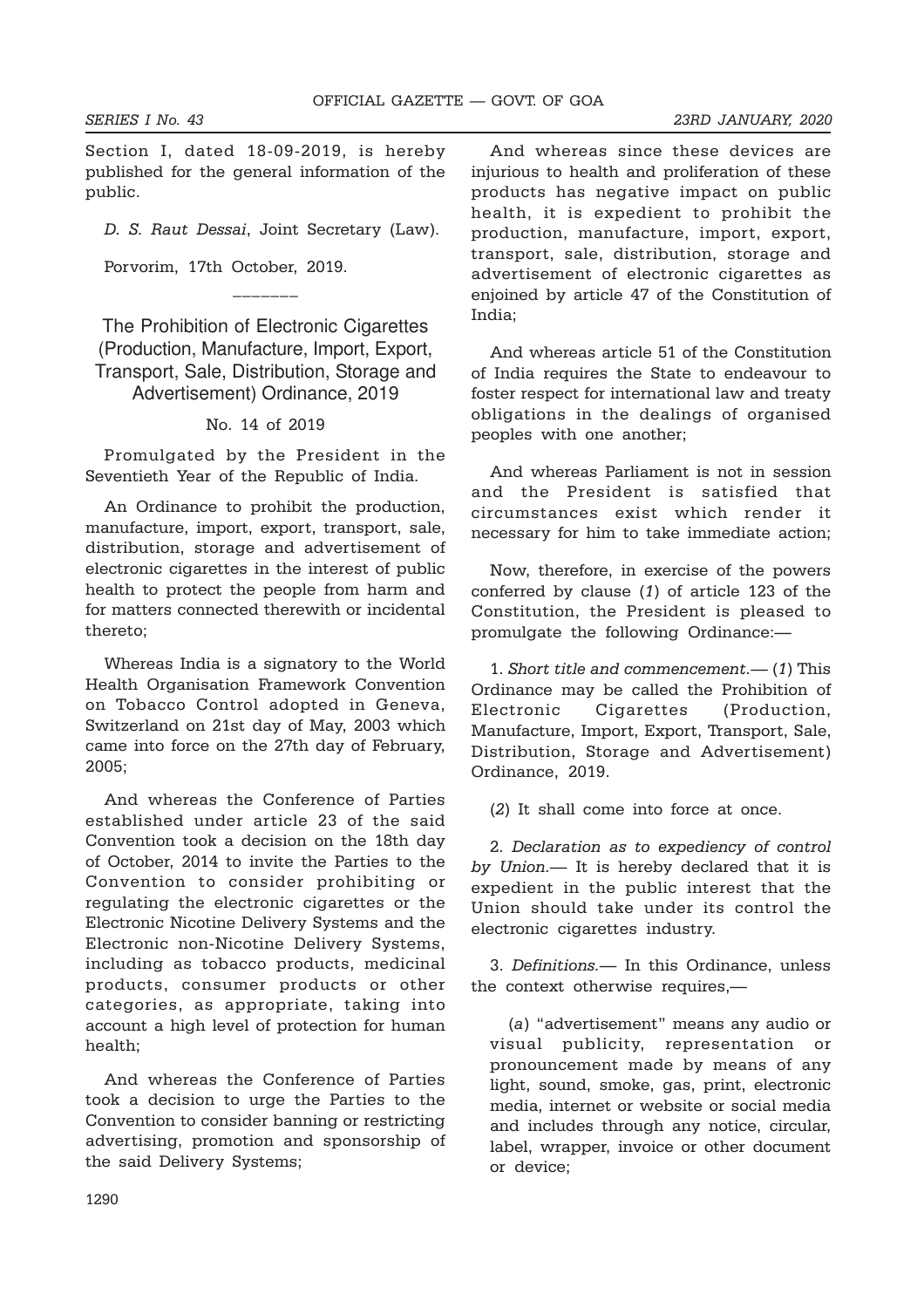(b) "authorised officer" means—

(i) any police officer not below the rank of sub-inspector; or;

(ii) any other officer, not below the rank of sub-inspector, authorised by the Central Government or the State Government by notification;

(c) "distribution" includes distribution by way of samples, whether free or otherwise and the expression "distribute" shall be construed accordingly;

(d) "electronic cigarette" means an electronic device that heats a substance, with or without nicotine and flavours, to create an aerosol for inhalation and includes all forms of Electronic Nicotine Delivery Systems, Heat Not Burn Products, e-Hookah and the like devices, by whatever name called and whatever shape, size or form it may have, but does not include any product licensed under the Drugs and Cosmetics Act, 1940. 23 of 1940.

Explanation.— For the purposes of this clause, the expression "substance" includes any natural or artificial substance or other matter, whether it is in a solid state or in liquid form or in the form of gas or vapour;

(e) "export" with its grammatical variations and cognate expressions, means taking out of India to a place outside India;

(f) "import" with its grammatical variations and cognate expressions, means bringing into India from a place outside India;

(g) "manufacture" means a process for making or assembling electronic cigarettes and any part thereof, which includes any sub-process, incidental or ancillary to the manufacture of electronic cigarettes and any part thereof;

(h) "notification" means a notification published in the Official Gazette;

(i) "person" includes—

(i) any individual or group of individuals;

(*ii*) a firm (whether registered or not);

(iii) a Hindu Undivided Family;

(iv) a trust;

(v) a limited liability partnership;

(vi) a co-operative society;

(vii) any corporation or company or body of individuals; and

(viii) every artificial juridical person not falling within any of the preceding sub-clauses;

(j) "place" includes any house, room, enclosure, space, conveyance or the area in like nature;

(k) "production" with its grammatical variations and cognate expressions, includes the making or assembling of electronic cigarettes and any part thereof;

(l) "sale" with its grammatical variations and cognate expressions, means any transfer of property in goods (including online transfer) by one person to another, whether for cash or on credit, or by way of exchange, and whether wholesale or retail, and includes an agreement for sale, and offer for sale and exposure for sale.

4. Prohibition on production, manufacturing, import, export, transport, sale, distribution, advertisement of electronic cigarettes.— On and from the date of commencement of this Ordinance, no person shall, directly or indirectly,—

(i) produce or manufacture or import or export or transport or sell or distribute electronic cigarettes, whether as a complete product or any part thereof; and

(*ii*) advertise electronic cigarettes or take part in any advertisement that directly or indirectly promotes the use of electronic cigarettes.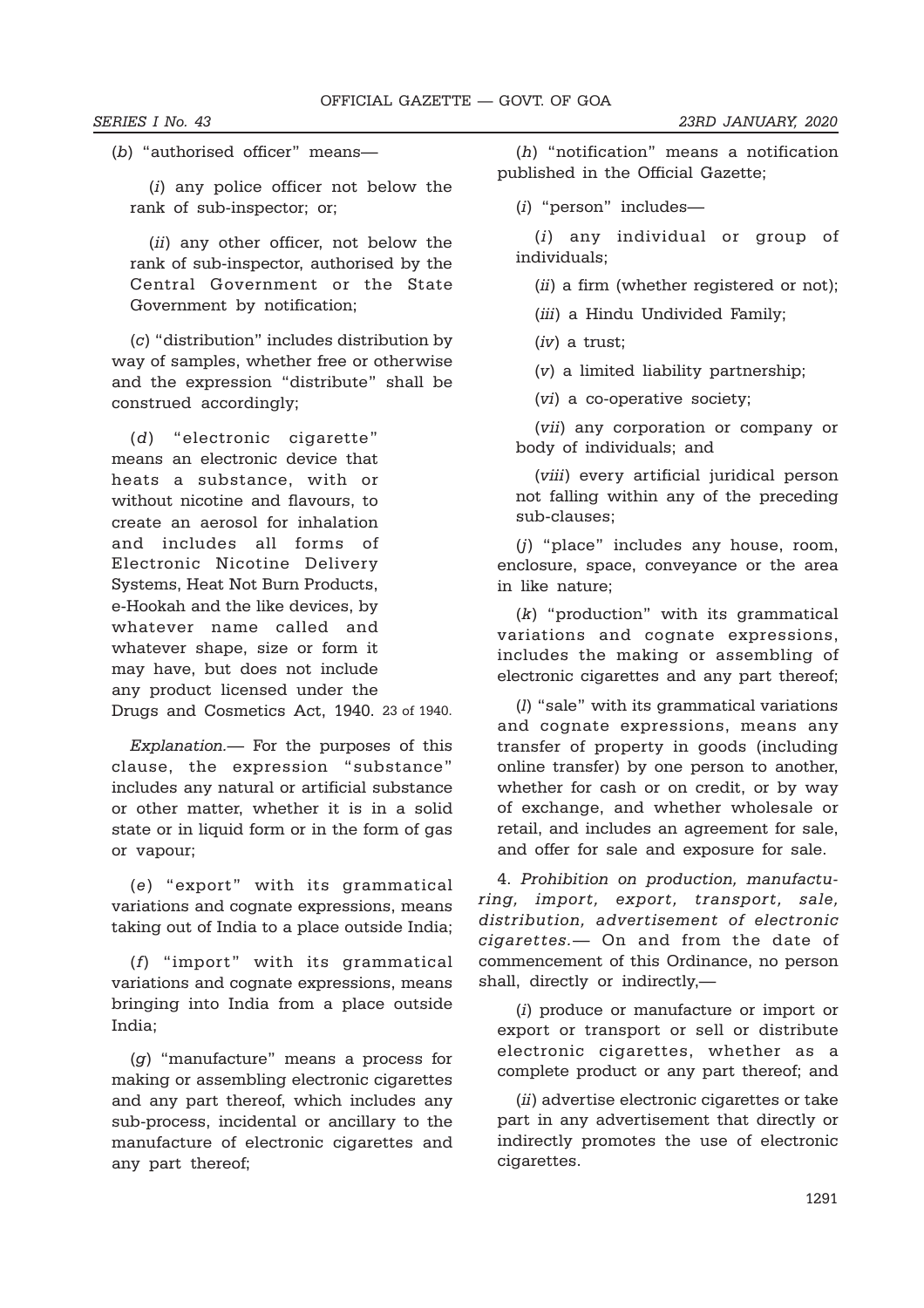2 of 1974.

5. Prohibition on storage of electronic cigarettes.— On and from the date of commencement of this Ordinance, no person, being the owner or occupier or having the control or use of any place shall, knowingly permit it to be used for storage of any stock of electronic cigarettes:

Provided that any existing stock of electronic cigarettes as on the date of the commencement of this Ordinance kept for sale, distribution, transport, export or advertisement shall be disposed of in the manner hereinafter specified—

(a) the owner or occupier of the place with respect to the existing stock of electronic cigarettes shall, suo moto, prepare a list of such stock of electronic cigarettes in his possession and without unnecessary delay submit the stock as specified in the list to the nearest office of the authorised officer; and

(b) the authorised officer to whom any stock of electronic cigarettes is forwarded under clause (a) shall, with all convenient despatch, take such measures as may be necessary for the disposal according to the law for the time being in force.

6. Power to enter, search and seize without  $warm.$   $(1)$  An authorised officer, if he has reason to believe that any provision of this Ordinance has been, or is being contravened, may enter and search any place where-

(a) any trade or commerce in electronic cigarettes is carried on or electronic cigarettes are produced, supplied, distributed, stored or transported; or

(b) any advertisement of the electronic cigarettes has been or is being made.

(2) After completion of the search referred to in sub-section (1), the authorised officer shall seize any record or property found as a result of the search in the said place, which are intended to be used, or reasonably suspected to have been used, in connection with any matter referred to in sub-section (1) and if he thinks proper, take into custody and produce, along with the record or

property so seized, before the Court of Judicial Magistrate of the first class, any such person whom he has reason to believe to have committed any offence punishable under this Ordinance.

(3) Where it is not practicable to seize the record or property, the officer authorised under sub-section (1), may make an order in writing to attach such property, stocks or records maintained by the producer, manufacturer, importer, exporter, transporter, seller, distributer, advertiser or stockist about which a complaint has been made or credible information has been received or a reasonable suspicion exists of their having been connected with any offence in contravention of the provisions of this Ordinance and such order shall be binding on the person connected with the said offence.

(4) All searches, seizures and attachment under this section shall be made in accordance with the provisions of the Code of Criminal Procedure, 1973.

7. Punishment for contravention of section 4.— Whoever contravenes the provisions of section 4, shall be punishable with imprisonment for a term which may extend to one year or with fine which may extend to one lakh rupees, or with both, and, for the second or subsequent offence, with imprisonment for a term which may extend to three years and with fine which may extend to five lakh rupees.

8. Punishment for contravention of section 5.— Whoever contravenes the provisions of section 5, shall be punishable with imprisonment for a term which may extend to six months or with fine which may extend to fifty thousand rupees or with both.

9. Jurisdiction and trial of offences.— (1) Any person committing an offence under section 4 or section 5 shall be triable for such offence in any place in which he is liable to be tried under any law for the time being in force.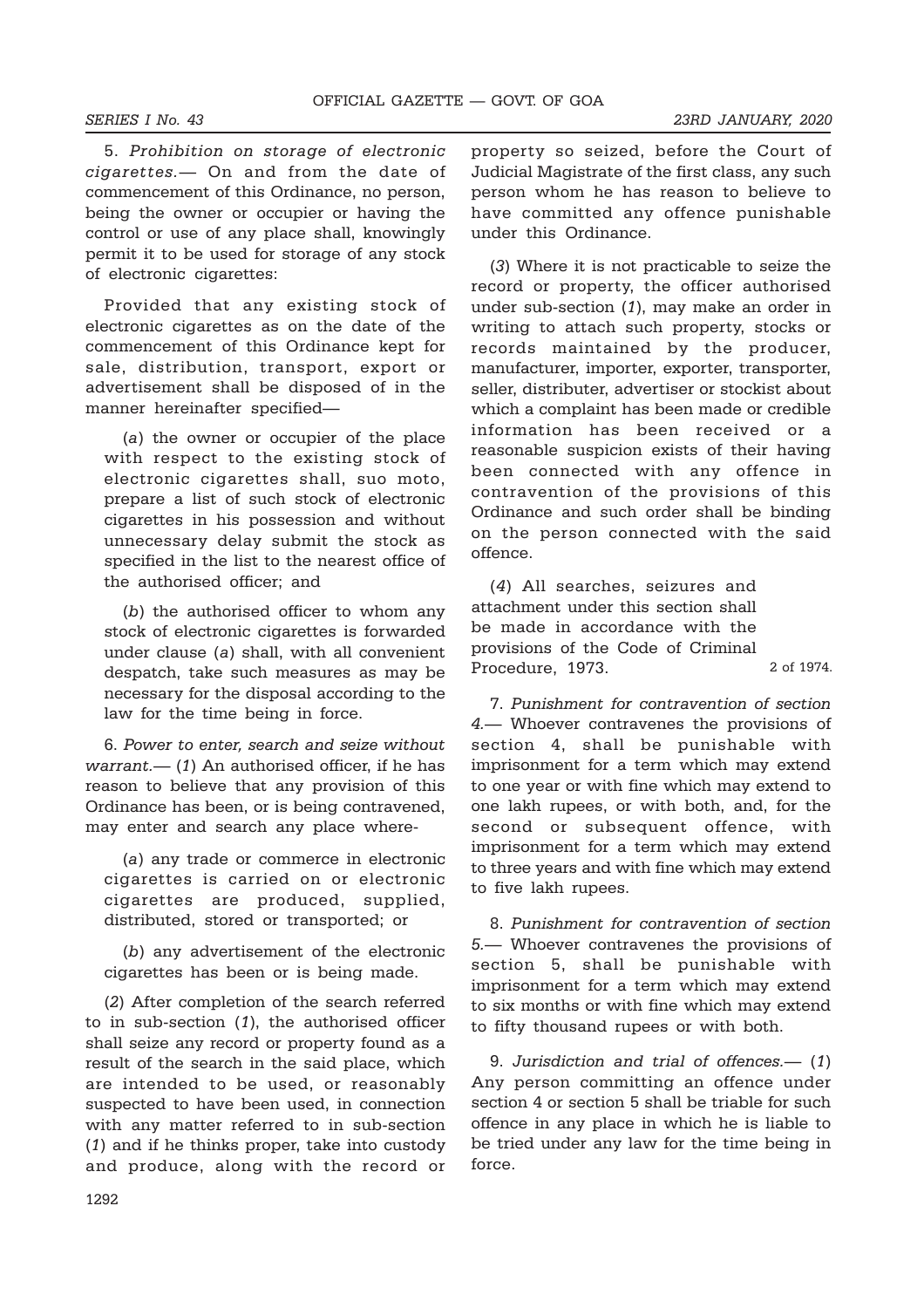(2) All offences under this Ordinance shall be tried by the Court of Judicial Magistrate of the first class in accordance with the procedure provided for trials in the Code of Criminal Procedure, 1973. 2 of 1974.

10. Power to dispose of stock seized.— After completion of the proceedings before the Court and if it is proved that the stock seized by the authorised officer under the provisions of this Ordinance are stocks of electronic cigarettes, such stocks shall be disposed of in accordance with the provisions contained in Chapter XXXIV of the Code of Criminal Procedure, 1973. 2 of 1974.

11. Offences by Companies.— (1) Where an offence under this Ordinance has been committed by a company, every person who, at the time the offence was committed, was in charge of, and was responsible to the company for the conduct of, the business of the company, as well as the company, shall be deemed to be guilty of the offence and shall be liable to be proceeded against and punished accordingly:

Provided that nothing contained in this subsection shall render any such person liable to any punishment provided in this Ordinance, if he proves that the offence was committed without his knowledge or that he had exercised all due diligence to prevent the commission of such offence.

(2) Notwithstanding anything contained in sub-section (1), where an offence under this Ordinance has been committed by a company, and it is proved that the offence has been committed with the consent or connivance of, or is attributable to any neglect on the part of any director, manager, secretary or other officer of the company, such director, manager, secretary or other officer shall also be deemed to be guilty of the offence and shall be liable to be proceeded against and punished accordingly.

Explanation.— For the purpose of this section-

(a) "company" means any body corporate and includes a firm or other association of individuals; and

(b) "director" means a whole-time director in the company and in relation to a firm, means a partner in the firm.

12. Cognizance of offences.— No court shall take cognizance of an offence punishable under this Ordinance, except upon a complaint in writing made by an authorised officer under this Ordinance.

13. Offences to be cognizable.— Notwithstanding anything contained in the Code of Criminal Procedure, 1973, an offence under section 4 2 of 1974.shall be cognizable.

14. Ordinance to have overriding effect.— Save as otherwise expressly provided in this Ordinance, the provisions of this Ordinance shall have effect notwithstanding anything inconsistent therewith contained in any other law for the time being in force.

15. Application of other laws not barred.— The provisions of this Ordinance shall be in addition to and not in derogation of the provisions of any other law for the time being in force prohibiting production, manufacture, import, export, transport, sale, distribution, storage and advertisement of electronic cigarettes.

16. Protection of action taken in good faith.— No suit, prosecution or other legal proceeding shall lie against the Central Government or any State Government or any officer of the Central Government or any State Government for anything which is in good faith done or intended to be done under this Ordinance.

17. Power to remove difficulties.— (1) If any difficulty arises in giving effect to the provisions of this Ordinance, the Central Government may, by an order published in the Official Gazette, make such provision not inconsistent with the provision of this Ordinance, as may appear to be necessary or expedient for removing the difficulty.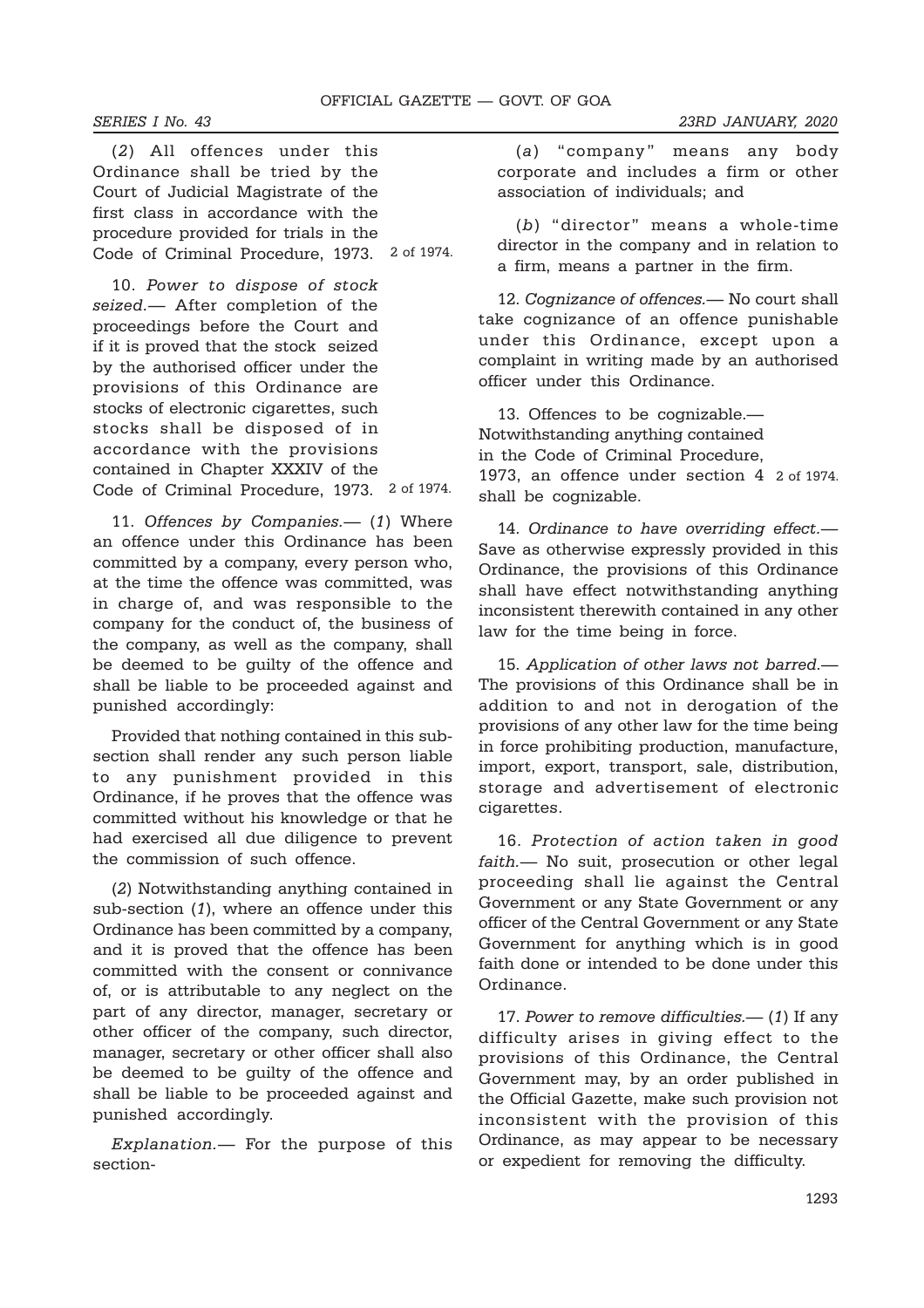(2) Every order made under this section shall be laid, as soon as may be after it is made, before each House of Patliament.

> RAM NATH KOVIND President

Dr. G. NARAYANA RAJU, Secretary to the Government of India.

#### Notification

 $-$ 

#### 10/4/2019-LA-306

The Taxation Laws (Amendment) Ordinance, 2019 (Ordinance No. 15 of 2019), which has been promulgated by the President in the Seventieth Year of the Republic of India and published In the Gazette of India, Extraordinary, Part II, Section I, dated 20-09-2019, is hereby published for the general information of the public.

D. S. Raut Dessai, Joint Secretary (Law).

Porvorim, 17th October, 2019.

## THE TAXATION LAWS (AMENDMENT) ORDINANCE, 2019

 $-$ 

#### No. 15 of 2019

Promulgated by the President in the Seventieth Year of the Republic of India.

An Ordinance further to amend the Income-tax Act, 1961 and the Finance (No. 2) Act, 2019.

Whereas Parliament is not in session and the President is satisfied that circumstances exist which render it necessary for him to take immediate action;

Now, therefore, in exercise of the powers conferred by clause (1) of article 123 of the Constitution, the President is pleased to promulgate the following Ordinance:—

#### CHAPTER I

#### **Preliminary**

1. Short title and commencement.— (1) This Ordinance may be called the Taxation Laws (Amendment) Ordinance, 2019.

(2) Save as otherwise provided, this Ordinance shall come into force at once.

### CHAPTER II

Amendments in the Income-Tax Act, 1961

2. Amendment of section 92BA.— In section 92BA of the Income-tax Act, 1961 (hereafter in this Chapter 43 of 1961.referred to as the Income-tax Act), after clause (v), the following clause shall be inserted with effect from the 1st day of April, 2020, namely:—

"(va) any business transacted between the persons referred to in sub-section (4) of section 115BAB;".

3. Amendment of section 115BA.— In section 115BA of the Income-tax Act with effect from the 1st day of April, 2020,—

(a) for the marginal heading "Tax on income of certain domestic companies", the marginal heading "Tax on income of certain domestic manufacturing companies" shall be substituted;

(b) in sub-section  $(1)$ , for the words "subject to the other provisions of this Chapter", the words, figures and letters "subject to the other provisions of this Chapter, other than those mentioned under section 115BAA and section 115BAB" shall be substituted;

 $(c)$  in sub-section  $(4)$ , after the proviso, the following proviso shall be inserted, namely:—

"Provided further that where the person exercises option under section 115BAB, the option under this section may be withdrawn.".

4. Insertion of new sections 115BAA and 115BAB.— After section 115BA of the Incometax Act, the following sections shall be inserted with effect from the 1st day of April, 2020, namely:—

"115BAA. Tax on income of certain domestic companies.— (1) Notwithstanding anything contained in this Act but subject to the provisions of this Chapter, other than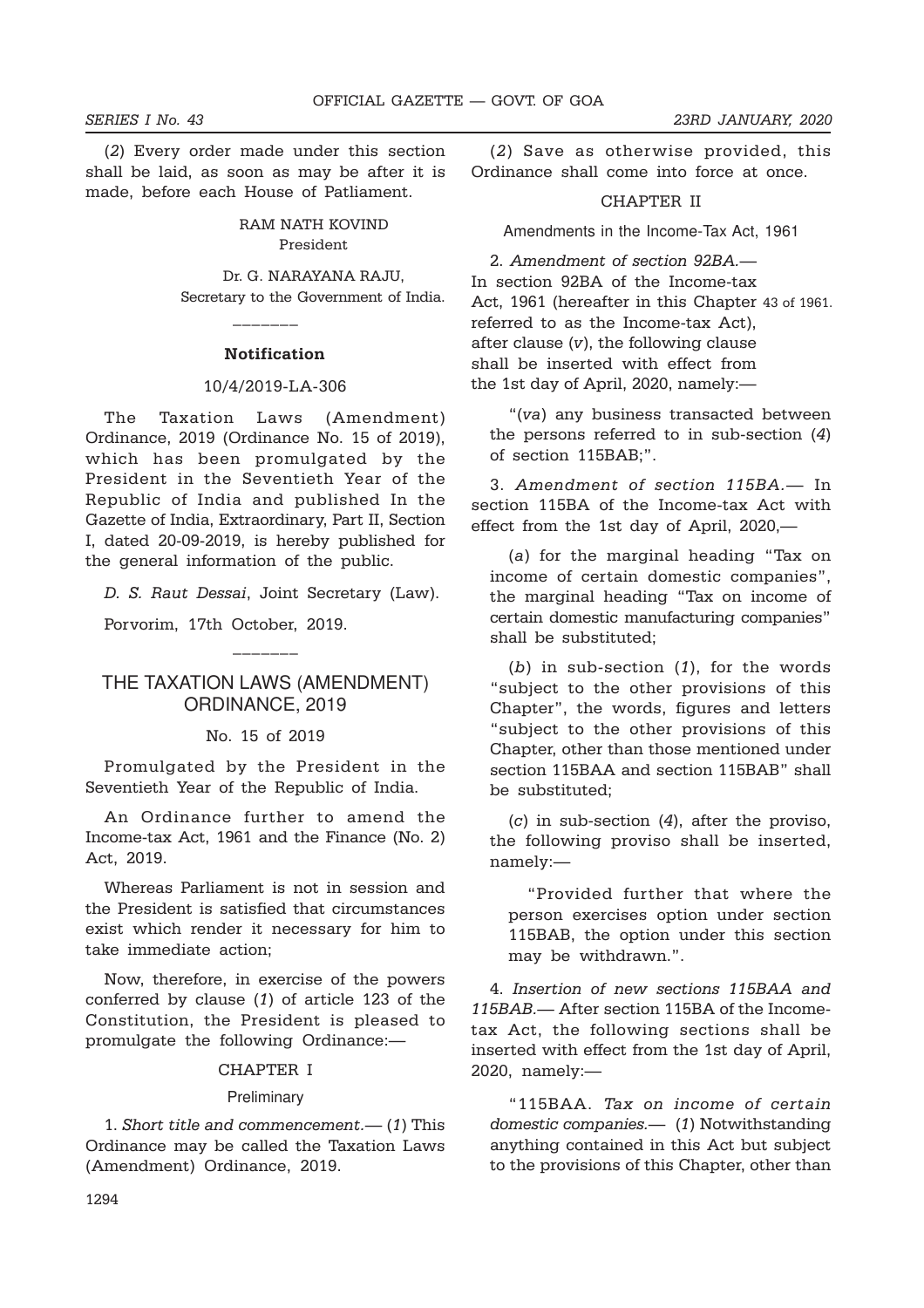those mentioned under section 115BA and section 115BAB, the income-tax payable in respect of the total income of a person, being a domestic company, for any previous year relevant to the assessment year beginning on or after the 1st day of April, 2020, shall, at the option of such person, be computed at the rate of twentytwo per cent., if the conditions contained in sub-section (2) are satisfied.

(2) For the purposes of sub-section (1), the following conditions shall apply subject to the condition that the total income of the company has been computed,—

(i) without any deduction under the provisions of section 10AA or clause (iia) of sub-section (1) of section 32 or section 32AD or section 33AB or section 33ABA or sub-clause (ii) or sub-clause (iia) or sub-clause (iii) of sub-section (1) or sub--section (2AA) or sub-section (2AB) of section 35 or section 35AD or section 35CCC or section 35CCD or under any provisions of Chapter VI-A under the heading "C.— Deductions in respect of certain incomes" other than the provisions of section 80JJAA;

(ii) without set off of any loss carried forward from any earlier assessment year if such loss is attributable to any of the deductions referred to in sub-clause  $(i)$ ; and

(*iii*) by claiming the depreciation, if any, under section 32, other than clause (iia) of sub-section (1) of the said section, determined in such manner as may be prescribed.

(3) The loss referred to in sub-clause  $(ii)$ of sub-section (2) shall be deemed to have been already given full effect to and no further deduction for such loss shall be allowed for any subsequent year.

(4) Nothing contained in this section shall apply unless the option is exercised by the person in the prescribed manner on or before the due date specified under

sub-section (1) of section 139 for furnishing the returns of income for any previous year relevant to the assessment year commencing on or after 1st day of April, 2020 and such option once exercised shall apply to subsequent assessment years:

Provided that once the option has been exercised for any previous year, it cannot be subsequently withdrawn for the same or any other previous year.

115BAB. Tax on income of certain new domestic manufacturing companies.— (1) Notwithstanding anything contained in this Act but subject to the provisions of this Chapter, other than those mentioned under section 115BA and section 115BAA, the income-tax payable in respect of the total income of a person, being a domestic company, for any previous year relevant to the assessment year beginning on or after the 1st day of April, 2020, shall, at the option of such person, be computed at the rate of fifteen per cent., if the conditions contained in sub-section (2) are satisfied.

(2) For the purposes of sub-section (1), the following conditions shall apply, namely:—

(a) the company has been set-up and registered on or after the 1st day of October, 2019, and has commenced manufacturing on or before the 31st day of March, 2023, and,—

(i) is not formed by splitting up, or the reconstruction, of a business already in existence:

Provided that this condition shall not apply in respect of an undertaking which is formed as a result of the reestablishment, reconstruction or revival by the person of the business of any such undertaking as is referred to in section 33B, in the circumstances and within the period specified in the said section;

(ii) does not use any machinery or plant previously used for any purpose.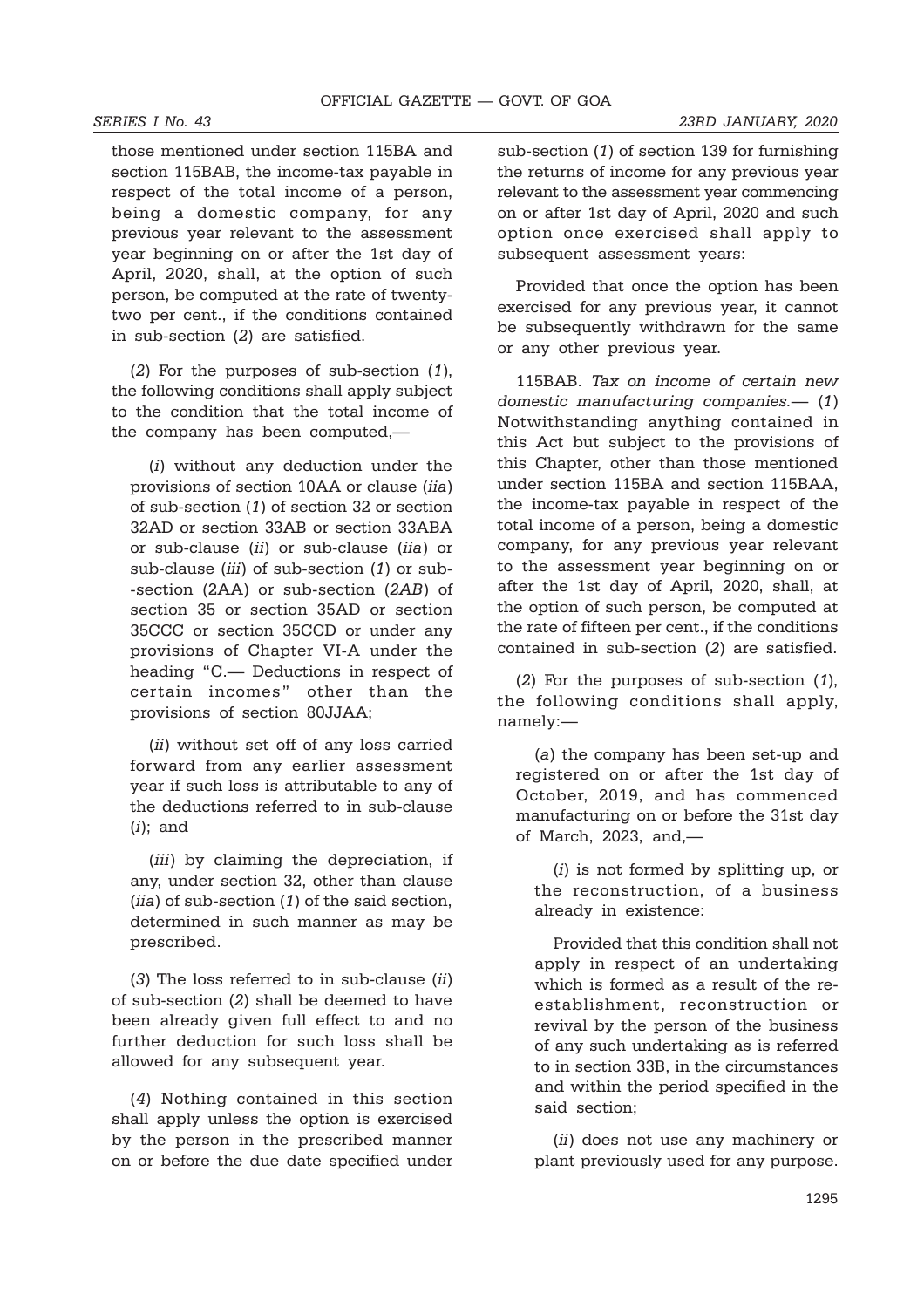Explanation 1.— For the purposes of subclause (ii), any machinery or plant which was used outside India by any other person shall not be regarded as machinery or plant previously used for any purpose, if the following conditions are fulfilled, namely:—

(A) such machinery or plant was not, at any time previous to the date of the installation by the person, used in India;

(B) such machinery or plant is imported into India from any country outside India; and

(C) no deduction on account of depreciation in respect of such machinery or plant has been allowed or is allowable under the provisions of this Act in computing the total income of any person for any period prior to the date of the installation of machinery or plant by the person.

Explanation 2.— Where in the case of a person, any machinery or plant or any part thereof previously used for any purpose is put to use by the company and the total value of such machinery or plant or part thereof does not exceed twenty per cent. of the total value of the machinery or plant used by the company, then, for the purposes of sub-clause (ii) of this clause, the condition specified therein shall be deemed to have been complied with;

(*iii*) does not use any building previously used as a hotel or a convention centre, as the case may be.

Explanation.— For the purposes of this sub-clause, the expressions "convention centre" and "hotel" shall have the meanings respectively assigned to them in clause (a) and clause (b) of sub-section (6) of section 80-ID;

(b) the company is not engaged in any business other than the business of manufacture or production of any article or thing and research in relation to, or distribution of, such article or thing manufactured or produced by it; and

(c) the total income of the company has been computed,—

(i) without any deduction under the provisions of section 10AA or clause (iia) of sub-section (1) of section 32 or section 32AD or section 33AB or section 33ABA or sub-clause (ii) or sub-clause (iia) or sub-clause (iii) of sub-section (1) or sub-section (2AA) or sub-section (2AB) of section 35 or section 35AD or section 35CCC or section 35CCD or under any provisions of Chapter VI-A under the heading "C.— Deductions in respect of certain incomes" other than the provisions of section 80JJAA;

(ii) without set off of any loss carried forward from any earlier assessment year if such loss is attributable to any of the deductions referred to in subclause (i); and

(*iii*) by claiming the depreciation under section 32, other than clause (iia) of sub-section (1) of the said section, determined in such manner as may be prescribed.

 $(3)$  The loss referred to in sub-clause  $(ii)$ of clause (c) of sub-section (2) shall be deemed to have been already given full effect to and no further deduction for such loss shall be allowed for any subsequent year.

(4) Where it appears to the Assessing Officer that, owing to the close connection between the company and any other person, or for any other reason, the course of business between them is so arranged that the business transacted between them produces to the company more than the ordinary profits which might be expected to arise, the Assessing Officer shall, in computing the profits and gains of such company for the purposes of this section, take the amount of profits as may be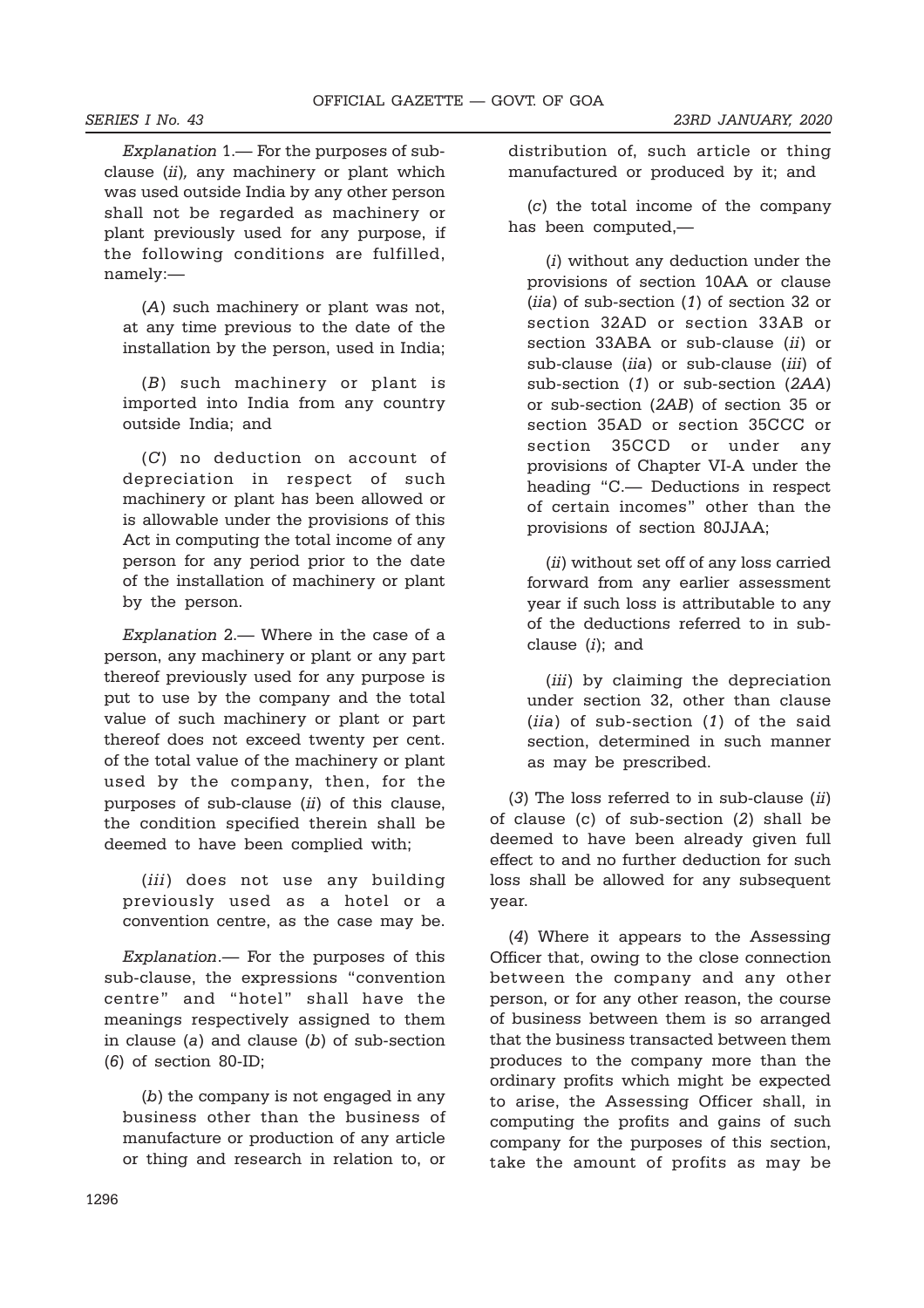reasonably deemed to have been derived therefrom:

Provided that in case the aforesaid arrangement involves a specified domestic transaction referred to in section 92BA, the amount of profits from such transaction shall be determined having regard to arm's length price as defined in clause (ii) of section 92F.

(5) Nothing contained in this section shall apply unless the option is exercised by the person in the prescribed manner on or before the due date specified under sub-section (1) of section 139 for furnishing the first of the returns of income for any previous year relevant to the assessment year commencing on or after 1st day of April, 2020 and such option once exercised shall apply to subsequent assessment years:

Provided that once the option has been exercised for any previous year, it cannot be subsequently withdrawn for the same or any other previous year.

5. Amendment of section 115JB.— In section 1151B of the Income-tax Act, with effect from the 1st day of April, 2020,—

(a) in sub-section  $(1)$ , the following proviso shall be inserted, namely:—

"Provided that for the previous year relevant to the assessment year commencing on or after the 1st day of April, 2020, the provisions of this subsection shall have effect as if for the words "eighteen and one-half per cent.", occurring at both the places, the words "fifteen per cent." had been substituted.";

(b) for sub-section (5A), the following sub-section shall be substituted, namely:—

> "(5A) The provisions of this section shall not apply to,—

(i) any income accruing or arising to a company from life insurance business referred to in section 115B;

(ii) a person who has exercised the option referred to under section 115BAA or section 115BAB.".

6. Amendment of section 115QA.— In section 115QA of the Income-tax Act, in subsection (1), the following proviso shall be inserted and shall be deemed to have been inserted with effect from the 5th day of July, 2019, namely:—

"Provided that the provisions of this sub-section shall not apply to such buy-back of shares (being the spares listed on a recognised stock exchange), in respect of which public announcement has been made before 5th day of July, 2019 in accordance with the provisions of the Securities and Exchange Board of India (Buyback of Securities) Regulations, 2018 made under the Securities and Exchange Board of India Act, 1992 as amended from time to 15 of 1992.time.

#### CHAPTER III

### Amendments in the Finance (No. 2) Act, 2019

7. Amendment of Act No. 23 of 2019.— In section 2 of the Finance (No. 2) Act, 2019 [hereafter in this Chapter referred to as the Finance (No. 2) Act], in sub-section (9), with effect from the 1st day of April, 2019,—

(a) in third proviso,—

 $(i)$  in clause  $(a)$  for the words "the Income-tax Act", the words, figures and letters "the Income-tax Act, not having any income under section 115AD of the Income-tax Act" shall be inserted and shall be deemed to have been inserted;

(*ii*) after clause (*a*), the following clause shall be inserted and shall be deemed to have been inserted, namely:—

'(aa) in the case of every association of persons or body of individuals, whether incorporated or not, having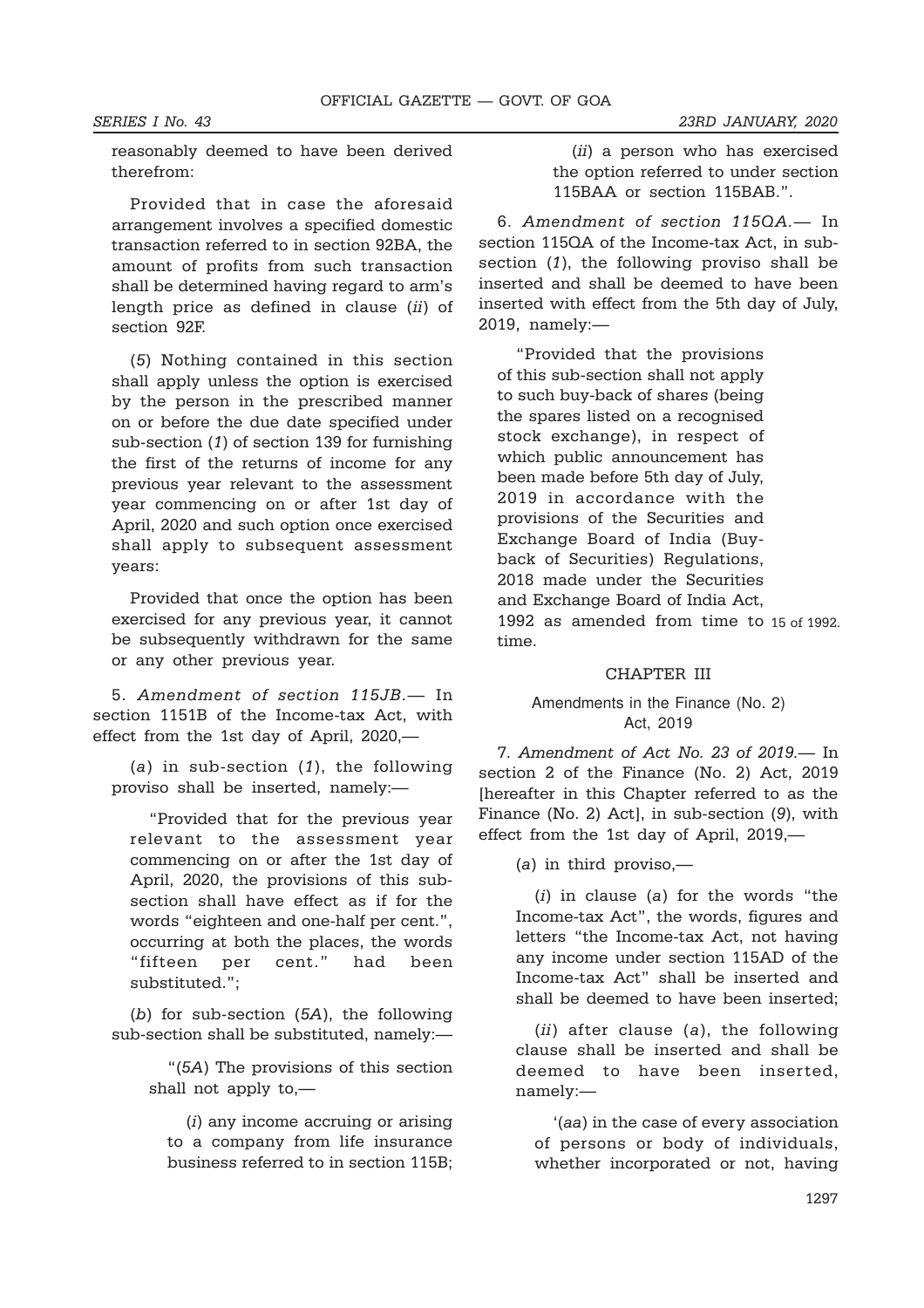income under section 115AD of the Income-tax Act,—

(i) at the rate of ten per cent. of such "advance tax", where the total income exceeds fifty lakh rupees, but does not exceed one crore rupees;

(*ii*) at the rate of fifteen per cent. of such "advance tax", where the total income exceeds one crore rupees but does not exceed two crore rupees;

(*iii*) at the rate of twenty five per cent. of such "advance tax", where the total income [excluding the income of the nature referred to in clause (b) of sub-section (1) of section 115AD of the Income-tax Act] exceeds two crore rupees but does not exceed five crore rupees;

(iv) at the rate of thirty-seven per cent. of such "advance tax", where the total income [excluding the income of the nature referred to in clause (b) of sub-section (1) of section 115AD of the Income-tax Act] exceeds five crore rupees;

(v) at the rate of fifteen per cent. of such "advance tax", where the total income [including the income of the nature referred to in clause (b) of sub-section (1) of section 115AD of the Income-tax Act] exceeds two crore rupees but is not covered in sub-clauses (iii) and (iv):

Provided that in case where the total income includes any income chargeable under clause (b) of subsection (1) of section 115AD of the Income-tax Act, the rate of surcharge on the advance tax computed on that part of income shall not exceed fifteen per cent.;';

(b) in the fourth proviso, for the words, brackets and letter "in (a) above", the words, brackets and letters "in (a) and (aa) above" shall be substituted;

(c) after the eighth proviso, the following proviso shall be inserted, namely:—

"Provided also that in respect of any income chargeable to tax under section 115BAA or section 115BAB of the Income-tax Act, the tax computed under the first proviso shall be increased by a surcharge, for the purposes of the Union, calculated at the rate of ten per cent. of such "advance tax".

8. Amendment of Part II of First Schedule.— In the First Schedule of the Finance (No. 2) Act, with effect from the 1st day of April, 2019,—

(A) in PART II, under the sub-heading "Surcharge on income-tax", in paragraph  $(i)$ , in clause  $(a)$ ,—

(i) in sub-clauses I and II, after the words "aggregate of such incomes", the brackets, figures and letters "(including the income under the provisions of section 111A and section 112A of the Income-tax Act)" shall be inserted and shall be deemed to have been inserted;

(*ii*) in sub-clauses III and IV, after the words "aggregate of such incomes" the brackets, figures and letters "(excluding the income under the provisions of section 111A and section 112A of the Income-tax Act)" shall be inserted and shall be deemed to have been inserted.

(*iii*) after sub-clause IV, the following sub-clause shall be inserted and shall be deemed to have been inserted, namely:—

"V. at the rate of fifteen per cent. of such tax, where the income or aggregate of such incomes (including the income under the provisions of section 111A and section 112A of the Income-tax Act) paid or likely to be paid and subject to the deduction exceeds two crore rupees, but is not covered under sub-clauses III and IV):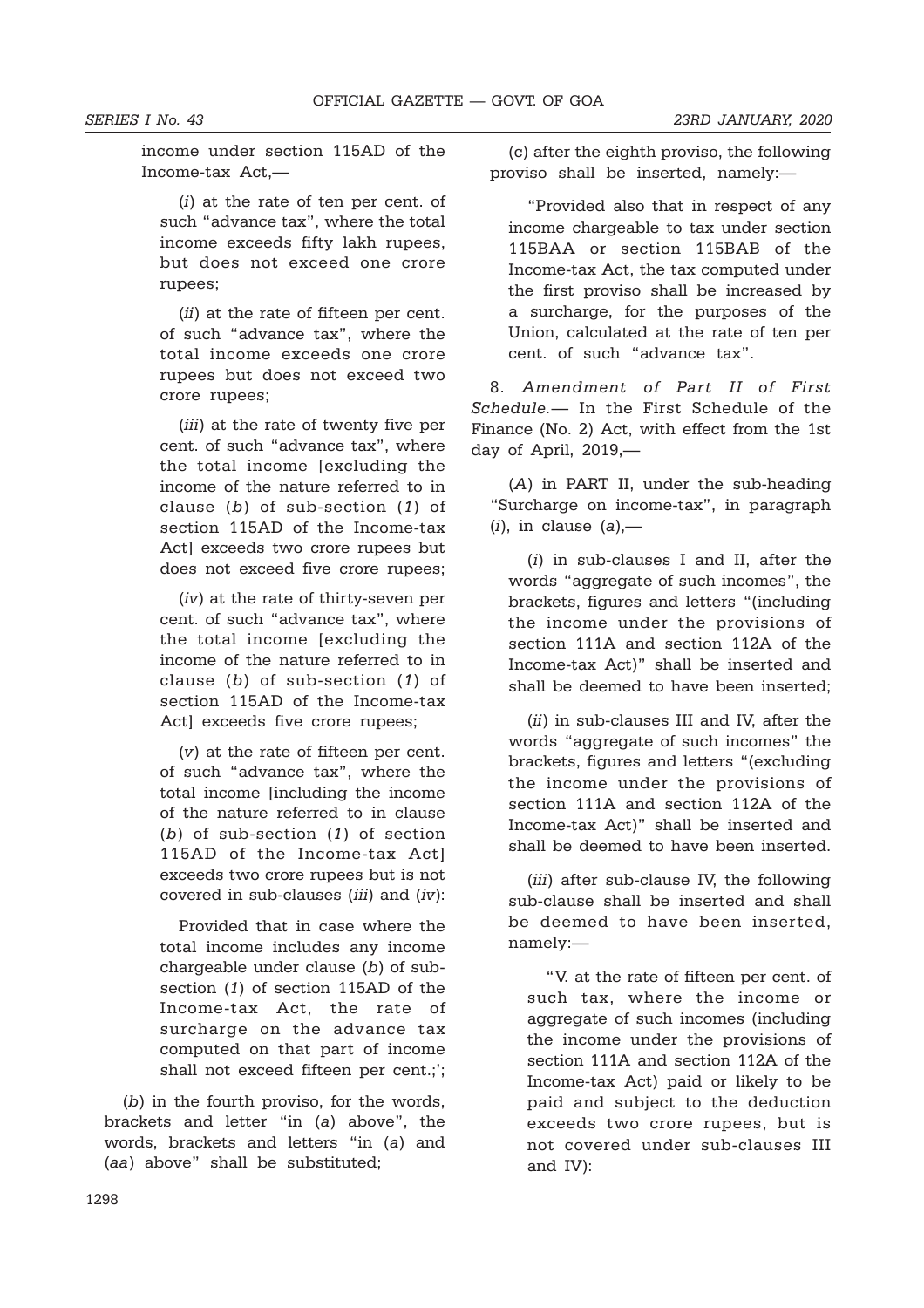Provided that in case where the total income includes any income chargeable under section 111A and section 112A of the Income-tax Act, the rate of surcharge on the amount of income-tax deducted in respect of that part of income shall not exceed fifteen per cent.;';

(B) in PART III, in Paragraph A, under the sub-heading "Surcharge on incometax", after the opening portion,—

 $(i)$  in clauses  $(a)$  and  $(b)$ , after the words "having a total income", the brackets, words, figures and letters "(including the income under the provisions of section 111A and section 112A)" shall be inserted;

(ii) in clauses (c) and (d), after the words "having a total income", the brackets, words, figures and letters "(excluding the income under the provisions of section 111A and section 112A)" shall be inserted;

(*iii*) after clause (*d*) and before the proviso, the following clause shall be inserted, namely:—

"(e) having a total income (including the income under the provisions of section 111A and section 112A) exceeding two crore rupees, but is not covered under clauses  $(c)$  and  $(d)$ , shall be applicable at the rate of fifteen per cent. of such income-tax:

Provided that in case where the total income includes any income chargeable under section 111A and section 112A of the Income-tax Act, the rate of surcharge on the amount of income-tax computed on that part of income shall not exceed fifteen per cent.;';

### RAM NATH KOVIND President

Dr. G. NARAYANA RAJU, Secretary to the Government of India.

#### Notification

#### 10/4/2019-LA-349

The Unlawful Activities (Prevention) Amendment Act, 2019 (Central Act No. 28 of 2019), which has been passed by Parliament and assented to by the President on 08-08-2019 and published in the Gazette of India, Extraordinary, Part II, Section 1, dated 08-08-2019, is hereby published for the general information of the public.

D. S. Raut Dessai, Joint Secretary (Law).

Porvorim, 31st December, 2019.

# The Unlawful Activities (Prevention) Amendment Act, 2019

\_\_\_\_\_\_\_\_

#### AN

#### **ACT**

further to amend the Unlawful Activities (Prevention) Act, 1967.

Be it enacted by Parliament in the Seventieth Year of the Republic of India as follows:—

1. Short title and commencement.— (1) This Act may be called the Unlawful Activities (Prevention) Amendment Act, 2019.

(2) It shall come into force on such date as the Central Government may, by notification in the Official Gazette, appoint.

2. Amendment of section 2.— In the Unlawful Activities (Prevention) Act, 1967 (hereinafter referred to as the principal Act), in section 2, in sub-section  $(1)$ ,—

 $(i)$  in clause  $(d)$ , for the word and figures "section 21", the word and figures "section 22" shall be substituted;

(*ii*) in clause (*ha*), for the words "the Schedule", the words "a Schedule" shall be substituted;

 $(iii)$  in clause  $(m)$ , for the word "Schedule", the words "First Schedule" shall be substituted.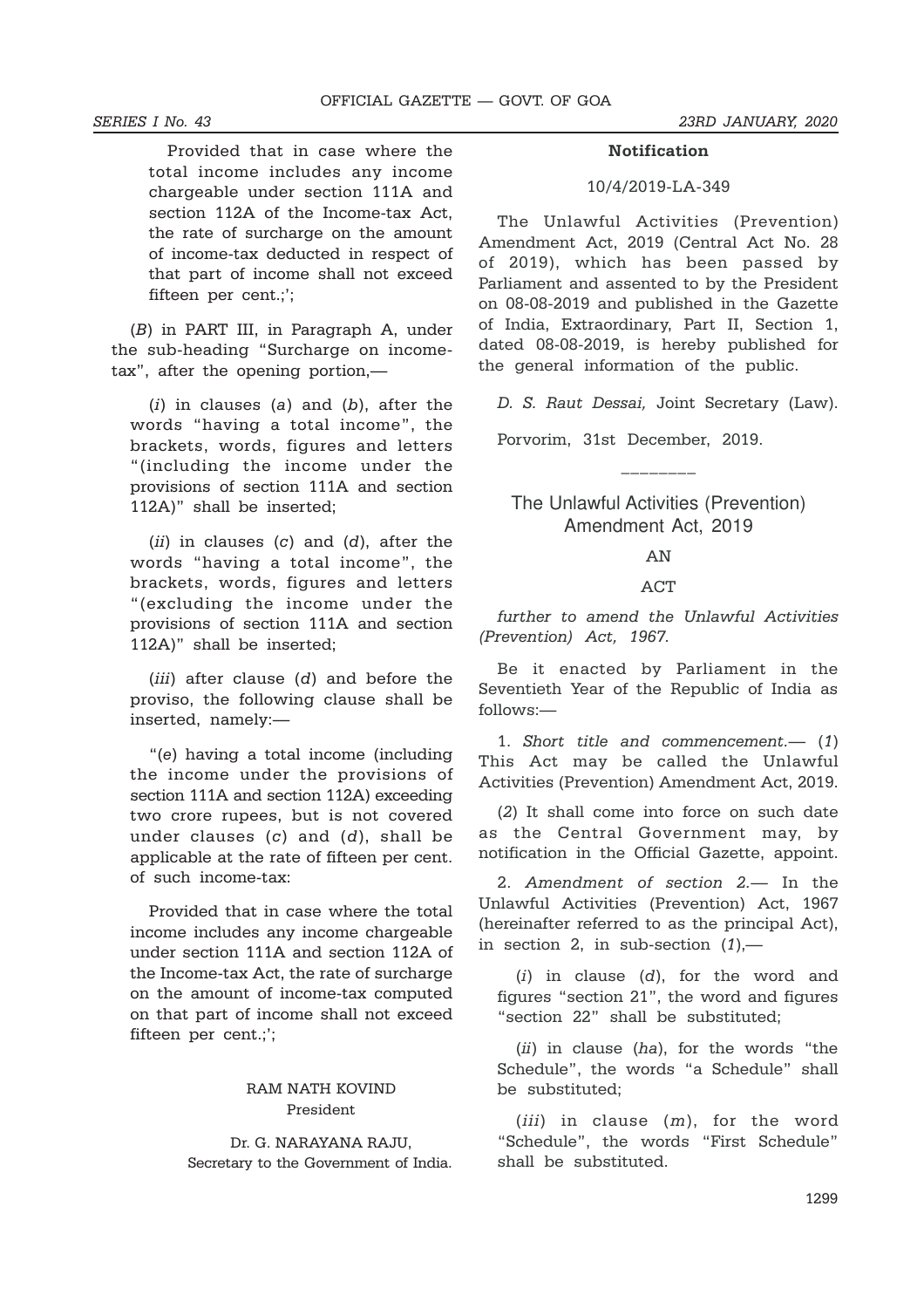3. Amendment of section 25.— In section 25 of the principal Act, in sub-section (1), for the words "in which such property is situated, make an order", the words "in which such property is situated, or where the investigation is conducted by an officer of the National Investigation Agency, with the prior approval of the Director General of National Investigation Agency, make an order" shall be substituted.

4. Amendment of heading of Chapter VI.— In Chapter VI of the principal Act, for the Chapter heading, the following Chapter heading shall be substituted, namely:—

"TERRORIST ORGANISATIONS AND INDIVIDUALS".

5. Amendment of section 35. — In section 35 of the principal Act,—

(*i*) in sub-section  $(1)$ ,—

(A) in clause (a), after the words "First Schedule", the words "or the name of an individual in the Fourth Schedule" shall be inserted;

 $(B)$  in clause  $(b)$ , after the words "United Nations", the words "or the name of an individual in the Fourth Schedule" shall be inserted;

(C) in clause (c), after the words "First Schedule", the words "or the name of an individual from the Fourth Schedule" shall be inserted;

(D) in clause (d), after the words "First Schedule", the words "or the Fourth Schedule" shall be inserted;

 $(ii)$  in sub-section  $(2)$ , for the words "an organisation only if it believes that it is", the words "an organisation or an individual only if it believes that such organisation or individual is" shall be substituted;

 $(iii)$  in sub-section  $(3)$ , for the words "an organisation shall be deemed to be involved in terrorism if it", the words "an organisation or an individual shall be deemed to be involved in terrorism if such organisation or individual" shall be substituted.

6. Amendment of section 35.— In section 36 of the principal Act,—

(i) in the marginal heading, for the words "a terrorist organisation", the words "terrorist organisation or individual" shall be substituted;

 $(ii)$  in sub-section  $(1)$ , for the words "an organisation from the Schedule", the words "an organisation from the First Schedule, or as the case may be, the name of an individual from the Fourth Schedule" shall be substituted;

 $(iii)$  in sub-section  $(2)$ ,—

 $(A)$  in clause  $(b)$ , for the words "Schedule as a terrorist organisation", the words "First Schedule as a terrorist organisation, or" shall be substituted;

 $(B)$  after clause  $(b)$ , the following clause shall be inserted, namely:—

"(c) any person affected by inclusion of his name in the Fourth Schedule as a terrorist.";

 $(iv)$  in sub-section  $(5)$ , for the words "an organisation from the Schedule", the words "an organisation from the First Schedule or the name of an individual from the Fourth Schedule" shall be substituted;

 $(v)$  in sub-section  $(6)$ , after the words "an organisation", the words "or an individual" shall be inserted;

(vi) in sub-sectio n (7), for the word "Schedule", the words "First Schedule or the name of an individual from the Fourth Schedule" shall be substituted.

7. Amendment of section 35.— In section 38 of the principal Act, in sub-section (1), in the proviso, in clause  $(b)$ , for the word "Schedule", the words "First Schedule" shall be substituted.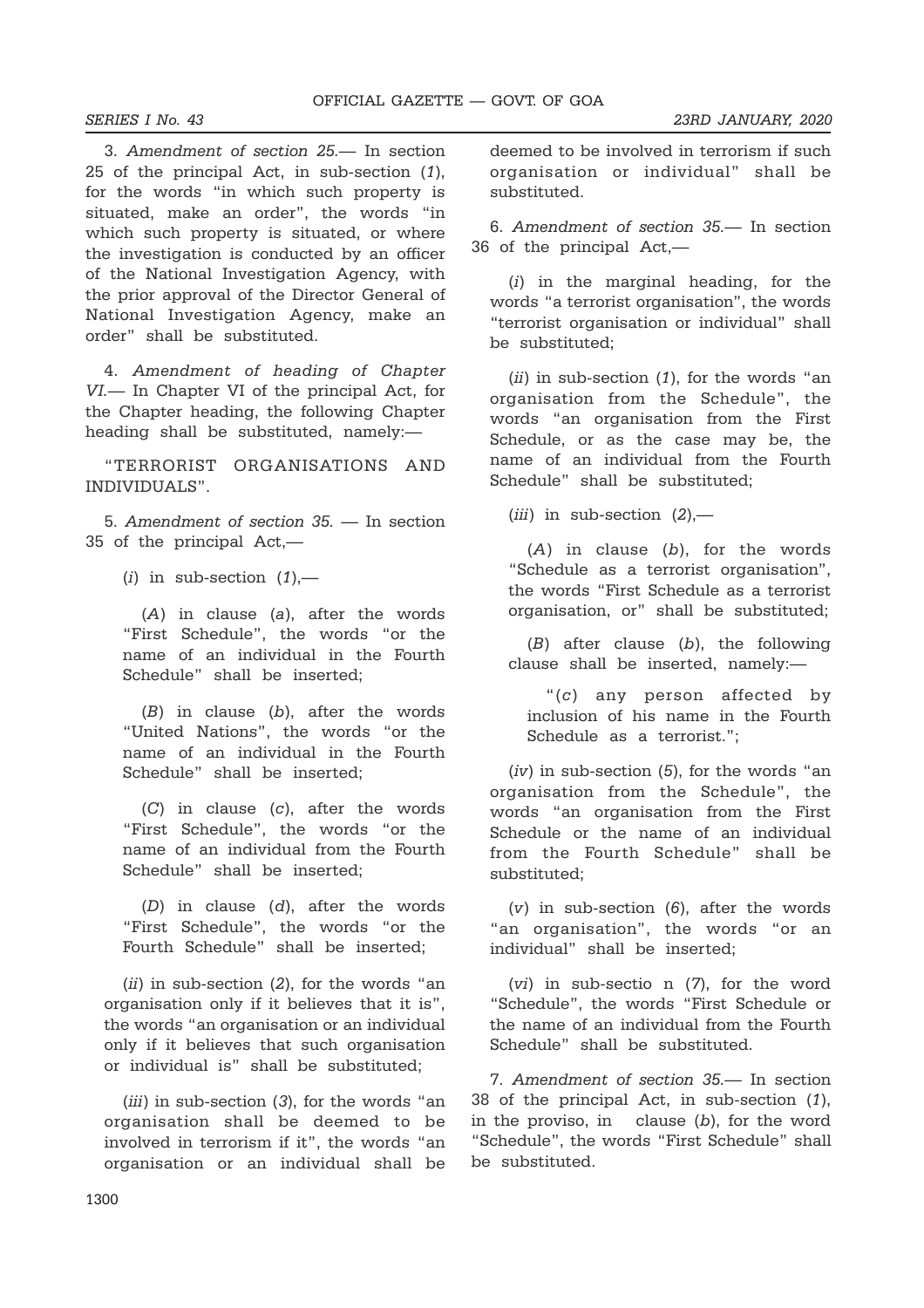8. Amendment of section 43.— In section 43 of the principal Act,—

 $(i)$  after clause  $(b)$ , the following clause shall be inserted, namely:—

"(ba) in the case of National Investigation Agency, below the rank of Inspector;";

 $(ii)$  in clause  $(c)$ , after the words, brackets and letter "or clause (b)", the words, brackets and letters "or clause (ba)" shall be inserted.

9. Amendment of section 45.— In section 45 of the principal Act, in sub-section (1), in clause  $(ii)$ , for the word "where", the word "if" shall be substituted.

10. Amendment of First Schedule.— In the First Schedule to the principal Act, for the brackets, words, figures and letter "[See sections  $2(1)(m)$  and  $35$ ]", the brackets, words, figures and letter "[See sections  $2(1)(m)$ , 35, 36 and 38  $(1)$ ]" shall be substituted.

11. Amendment of Second Schedule.— In the Second Schedule to the principal Act,—

 $(a)$  in item  $(v)$ , the words "as amended from time to time" shall be inserted at the end;

(b) after item  $(ix)$ , the following item shall be inserted, namely:—

"(x) International Convention for Suppression of Acts of Nuclear Terrorism (2005).".

12. Amendment of Fourth Schedule.— After the Third Schedule to the principal Act, the following Schedule shall be added, namely:—

"THE FOURTH SCHEDULE

[See sections 35(1) and 36]

| Sl. No. | Name of Individuals |
|---------|---------------------|
|         |                     |
|         | , 1<br>٠            |

Department of Non Conventional Sources of Energy

# $\overline{a}$ Notification

#### 1/6/GEDA/SWHS/2019-20/22

Ref:- Notification No. 82-10-2014/STE-DIR/ /1305 dt. 24-12-2015.

Read as:-

### AMENDMENT OF "SOLAR WATER HEATING SYSTEMS SCHEME" IN THE STATE OF GOA

1. Short title and commencement.— (i) This scheme may be called as "Scheme for subsidy grant for installation of Solar Water Heating Systems (SWHS)".

(ii) It shall come into force from the date of its approval by the Government.

(*iii*) The scheme shall be implemented through Goa Energy Development Agency (GEDA).

2. Objectives of the scheme.— This scheme is formulated with the objective of

(i) Conserving the use of electricity, fuel wood, kerosene etc.

(ii) To create awareness and demonstrate effective use of SWHS to meet practical needs of citizens.

3. Eligibility and scope of the scheme.— $(i)$ Financial subsidy under this scheme shall be provided for the Installation of maximum capacity of 250 liters per day (LPD) of SWHS systems for domestic use. The limit would be 500 LPD in case of residential housing society and registered institutions.

(ii) It shall be extended for use of domestic households, a residential housing society and by institutions.

(*iii*) In case of domestic household, the subsidy shall be limited families earning up to Rs. 6.00 lakh per annum for the higher capacity installation of 200 to 250 LPD for ETC & FPC based systems.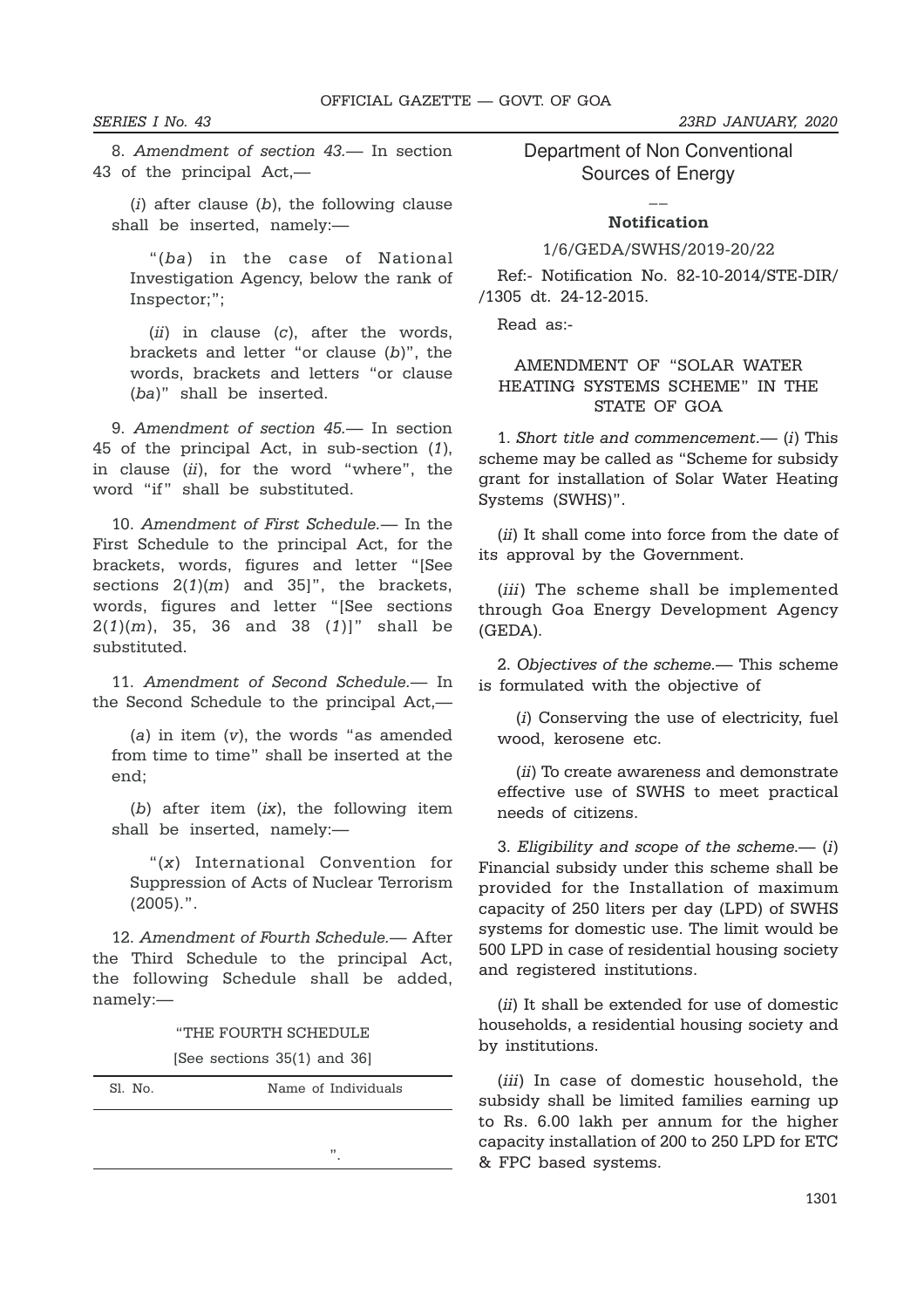In case of residential housing society the income limit would apply to respective families.

(iv) Only beneficiaries with permanent resident in Goa would be considered for the scheme.

(v) The house/terrace needs to be owned by the applicant beneficiary.

4. Modalities of the scheme.— (i) The beneficiaries shall have to initially bear the full cost of purchase and installation of the SWHS systems and subsequently apply to GEDA for release of subsidy.

(ii) For availing of benefits by domestic households Aaddhar Card/Election ID/House Tax receipt and registration certificate for Housing Society and for institutions would be used as identity proof.

(*iii*) The subsidy shall be released, in a single installment, through RTGS into the bank account of the applicant.

(iv) GEDA would undertake field inspections to verify the successful commissioning and installation of SWHS.

(v) For extending the subsidy benefits, initially applications will be invited through a public notice and a cut-off date will be indicated. Preference will be given to those applicants with lower annual income. In case enough applications are received in response to the public notice, rest of the beneficiaries, based on individual applications that may later trickle in, would be extended on first come first serve basis.

5. Quantum of financial subsidy under the  $Scheme$ . (i) The financial assistance will be provided in form of subsidy, subject to the limit of Rs. 3000/- for installation from 100 to 150 LPD for ETC & FPC based system for domestic use open to all categories without income certificate and Rs. 6000/- for the installation of 200 to 250 LPD capacity for ETC & FPC based system for domestic use subject to production of income certificate falls below Rs. 6.00 lakhs or creamy layer.

(ii) In case of registered residential Co- -operative housing society installing common/ shared SWHS system and for registered institution the limit would be Rs. 8000/- for 400 to 500 LPD capacity.

(*iii*) The payment will be made to the Bank Account of the registered Society/Institution.

(iv) The financial assistance will be given to the SWHS System purchase from the authorized manufacturers/local registered dealers of GEDA.

(v) The total amount of financial subsidy per annum will be restricted to Rs. 50.00 lakhs.

6. Pattern of Assistance under the scheme.— (i) The subsidy shall be provided from out of grants extended to GEDA by the Government of Goa.

(*ii*) After utilizing the sanctioned amount either partially or fully a Utilization Certificate would be furnished annually by GEDA to the Government as required.

(iii) The Government reserves the right to keep in abeyance, stop future subsidy and modify the financial quantum, as also the conditions of the scheme, at any point of time, to limit expenditure to the budgetary provisions made for the purpose. No claim or appeal or challenge shall lie with any authority or Court, in respect of this decision of the Government.

(iv) In case of a fraudulent claim of subsidy benefits by an applicant, GEDA would proceed to recover the subsidy amount from the beneficiary. GEDA could also initiate appropriate criminal proceedings against the defaulting applicants.

7. Relaxation of the provisions of the schemes.— The Government shall be empowered to relax or amend, in any manner, any or all of the clauses or conditions of this scheme.

8. Interpretation of the provisions of this  $schemes$   $(i)$  If any question arises regarding interpretation of any clause, word, expression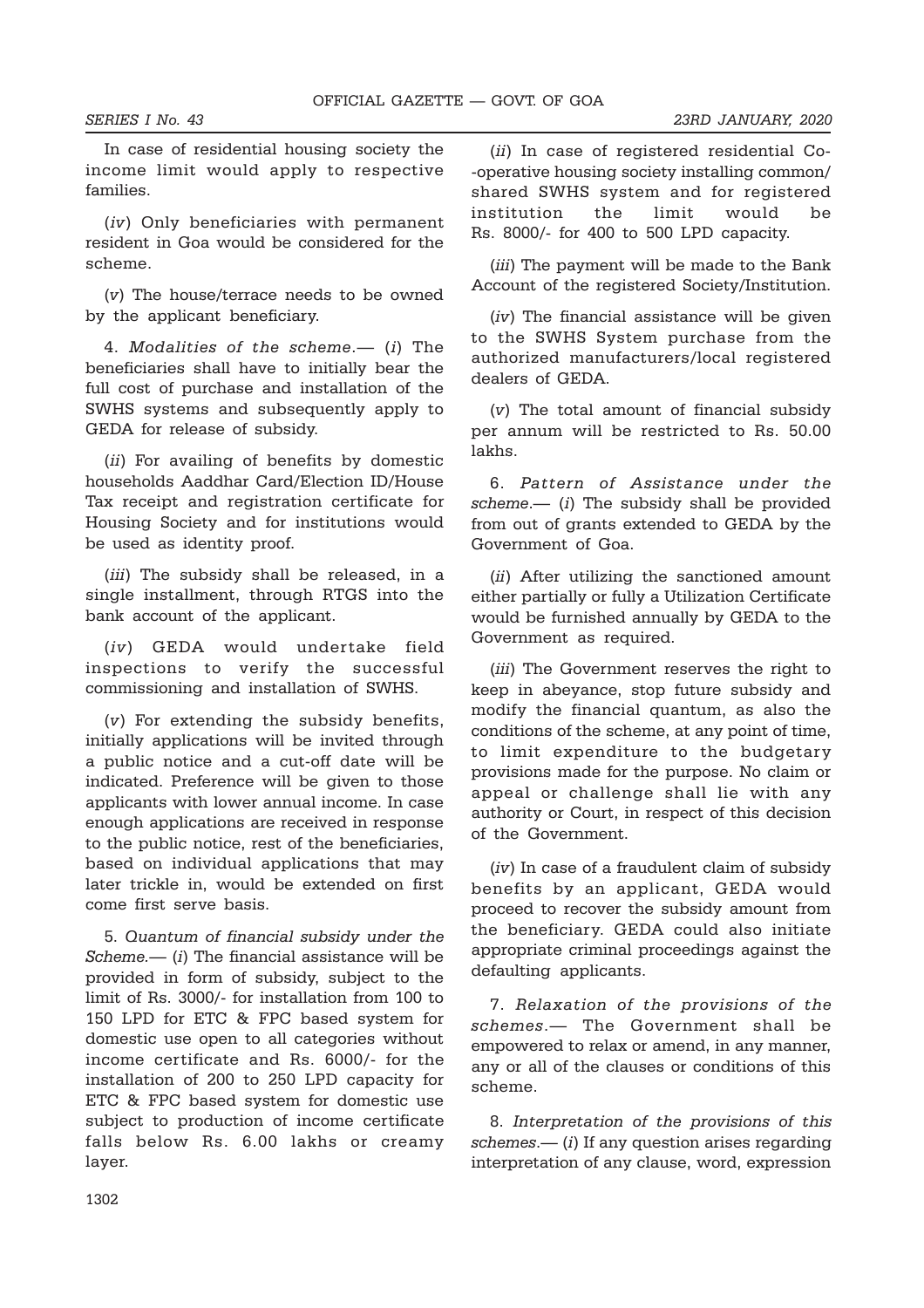of the scheme, the decision about the interpretation shall lie with the Government.

(*ii*) The decision of the Government shall be final and binding on all concerned.

9. Redressal of grievances and disputes.— (i) The grievances or disputes if any, arising out of implementation of this scheme, shall be referred to the Secretary, NCES to Government for adjudication. The decision of the Secretary, NCES thereon shall be final and binding on all concerned.

(ii) No grievance or dispute regarding the decision of the Government or Secretary, NCES, as above, shall lie with any authority or tribunal or court.

10. This scheme has been issued with the administrative approval of the Government U.O. No. 62 dated 12-09-2019 and concurrence of the Finance (Exp.) Department vide its U.O. No. 3156/F dated 29-10-19.

> By order and in the name of the Governor of Goa.

Puneet Kumar Goel, IAS, Principal Secretary (NCSE).

Panaji, 15th January, 2020.

—— $\leftrightarrow$ 

Department of Urban Development Directorate of Municipal Administration

# —— Notification

10/602/2013-DMA/3393

Read:- Government Notification Nos.

- (1) 10/602/2013/DMA/338, dated 6th May, 2013, published in Official Gazette, Series I No. 7, dated 16th May, 2013.
- (2) 10/602/2013-DMA/1264, dated 24th July, 2015, published in Official Gazette, Series I No. 18, dated 30th July, 2015.
- (3) 10/602/2013-DMA/1222, dated 26th July, 2017, published in Official Gazette, Series I No. 16,

Extraordinary No. 4, dated 26th July, 2017.

The validity of the scheme "Fair Recreational Activity and non Competitive Involvement in Sports, Urban Connect Scheme 2013" which in terms of clause 13 of the said scheme was extended for a period of 2 years vide Notification cited in reference (3) above, has been further extended for a period from 13-05-2019 to 31-03-2022, subject to condition that the Department of Urban Development may consider only the following Projects which are pending for Expenditure Sanction:—

1. Development of playground of Saraswat Vidyalaya, Khorlim, Mhapsa, Goa under FRANCIS Urban Connect Scheme, 2013.

2. Development of open spaces for Don Bosco High School at Panaji under FRANCIS Urban Connect Scheme, 2013.

3. Proposed Development of open space in Sy. No. 19/1 as Safe Play Area at Valpoi, Sattari under FRANCIS Urban Connect Scheme, 2013.

No new Projects will be taken up under the FRANCIS Urban Connect Scheme, 2013.

> By order and in the name of the Governor of Goa.

Dr. Tariq Thomas, IAS, Director & ex officio Joint Secretary (MA/UD).

Panaji, 17th January, 2020.

#### ———ttt———

### Department of Water Resources

Office of the Chief Engineer  $\overline{a}$ 

#### Order

#### 13-3-82/CE-WR/Adm.II/956

1. Sanction of the Government is accorded for creation of new statistical post of Goa Common Statistical Cadre of Directorate of Planning, Statistics & Evaluation in the Water Resources Department, Goa for the following posts as per the details shown below:—